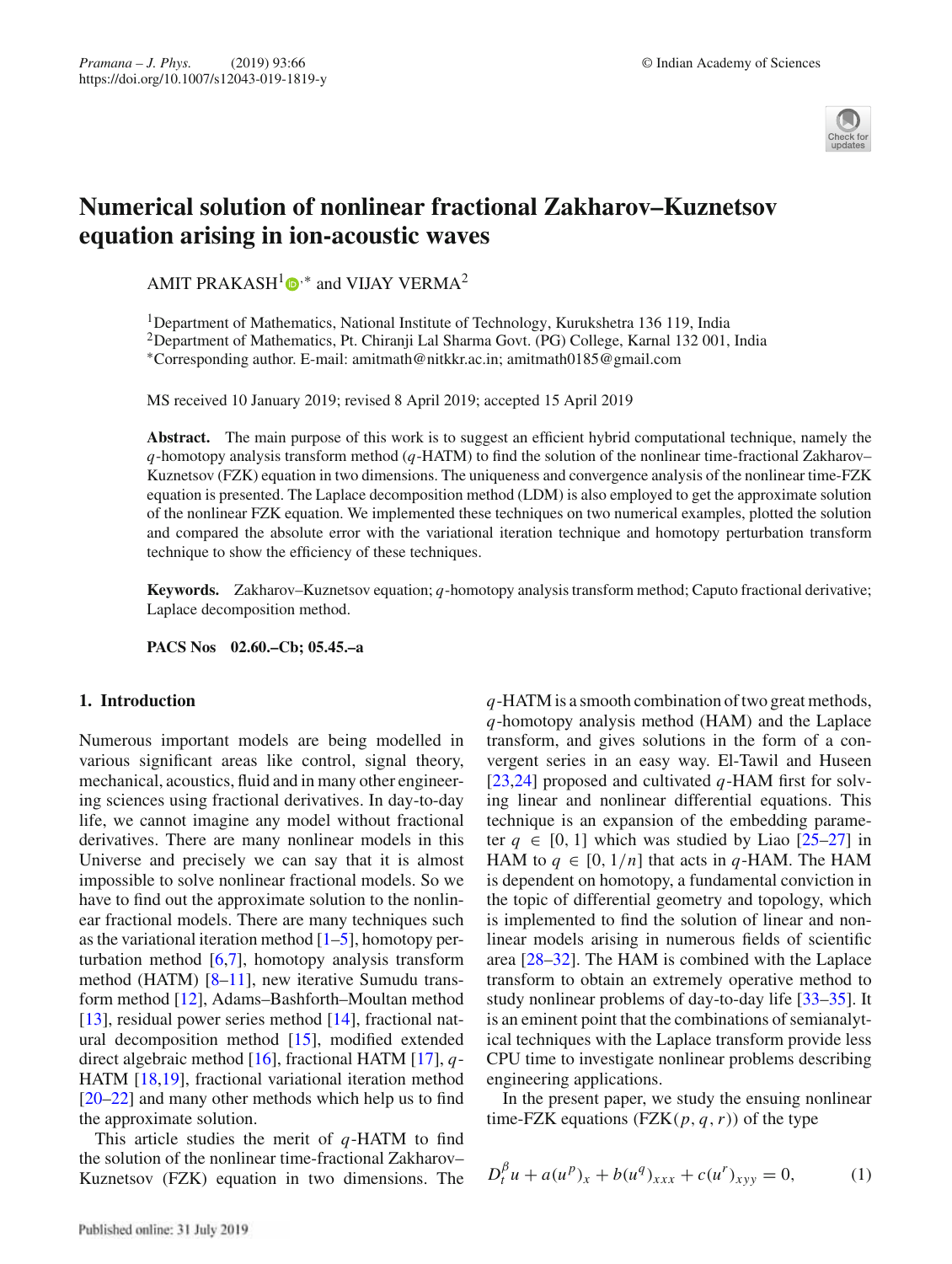where  $u = u(x, y, t), \beta$  is a parameter characterising the order of the time-fractional derivative  $0 <$  $\beta \leq 1$ , where *a*, *b* and *c* are arbitrary constants, *p*, *q* and *r* are integers and *p*, *q* and  $r \neq 0$  manage the behaviour of weakly nonlinear ion-acoustic waves in a plasma comprising cold ions and hot isothermal electrons in the presence of a uniform magnetic field [36,37]. This equation was first obtained for expressing weakly nonlinear ion-acoustic waves in strongly magnetised lossless plasma in two dimensions [38]. The FZK equations have been studied previously by using new iterative Sumudu transform method (NISTM) [12], variational iteration method (VIM) [39], homotopy perturbation method (HPM) [40] and homotopy perturbation transform method (HPTM) [41] with their limitations. The key motivation for writing this paper is to put up a reliable computational technique to examine nonlinear fractional differential equations because of their utilities in mathematical modelling of real-word problems in a more accurate and systematic manner [42–45]. In the present paper, we propose the *q*-HATM and the Laplace decomposition method (LDM) to find the solution of the FZK equations. The *q*-HATM is a joint form of the standard Laplace transform and *q*-HAM. The improvement of this method is its competency of joining two strong techniques for approximate analytical solutions of nonlinear equations. It is worth mentioning that the proposed approach is capable of reducing the volume of computational work compared to the classical schemes while still maintaining the high accuracy of the numerical results; the size reduction amounts to an improvement of the performance of the approach.

## **2. Basic definition of the Laplace transform and fractional calculus**

## DEFINITION 2.1

We can define the Laplace transform of a given function *g*(*t*) as [46]

$$
L[g(t)] = g(s) = \int_0^\infty e^{-st} g(t) dt.
$$

## DEFINITION 2.2

Laplace transform  $L[g(t)]$  of the Caputo fractional derivative is defined as [46]

$$
L[D_t^{\beta} g(t)]
$$
  
=  $s^{\beta} g(s) - \sum_{k=0}^{m-1} s^{(\beta - k - 1)} f^{(k)}(0), \quad m - 1 < \beta \le m.$ 

## **3. Basic idea of the** *q***-HATM**

In this section, we present the basic theory and solution procedure of the proposed technique. We take a general fractional nonlinear non-homogeneous partial differential equation of the form

$$
D_t^{\alpha}u(x,t) + Ru(x,t) + Nu(x,t) = g(x,t),
$$
  
\n
$$
n - 1 < \alpha \le n,
$$
\n
$$
(2)
$$

where  $D_t^{\alpha} u(x, t)$  represents the fractional derivative of the function  $u(x, t)$  in terms of Caputo, *R* indicates the linear differential operator, *N* represents the general nonlinear differential operator and  $g(x, t)$  is the source term. By applying Laplace transform operator on both sides of eq. (2), we get

$$
L[D_t^{\alpha}u(x, t)] + L[Ru(x, t)] + L[Nu(x, t)]
$$
  
= L[g(x, t)].

Using the differentiation property of the Laplace transform, it yields

$$
s^{\alpha}L[u] - \sum_{k=0}^{n-1} s^{\alpha-k-1}u^{(k)}(x, 0) + L[Ru] + L[Nu]
$$
  
=  $L[g(x, t)].$ 

On simplification, the above equation is reduced to

$$
L[u] - \frac{1}{s^{\alpha}} \sum_{k=0}^{n-1} s^{\alpha-k-1} u^{(k)}(x, 0)
$$
  
+ 
$$
\frac{1}{s^{\alpha}} (L[Ru] + L[Nu] - L[g(x, t)]) = 0.
$$

We define the nonlinear operator as

$$
N[\phi(x, t; q)]
$$
  
=  $L[\phi(x, t, q)] - \frac{1}{s^{\alpha}} \sum_{k=0}^{n-1} s^{\alpha - k - 1} \phi^{(k)}(x, t, q)(0^+)$   
+  $\frac{1}{s^{\alpha}} (L[R\phi(x, t, q)] + L[N\phi(x, t, q)]$   
-  $L[g(x, t)]$ ,

where  $q \in [0, 1/n]$  and  $\phi(x, t, q)$  are real functions of *x*, *t* and *q*. We construct a homotopy as follows:

$$
(1 - nq)L[\phi(x, t; q) - u_0(x, t)]
$$
  
=  $hqH(x, t)N[\phi(x, t; q)],$  (3)

where *L* denotes the Laplace transform,  $n \geq 1, q \in$  $[0, 1/n]$  is the embedding parameter,  $H(x, t)$  denotes a non-zero auxiliary function,  $h\neq 0$  is an auxiliary parameter,  $u_0(x, t)$  is an initial guess of  $u(x, t)$  and  $\phi(x, t; q)$ is an unknown function. It is obvious that when the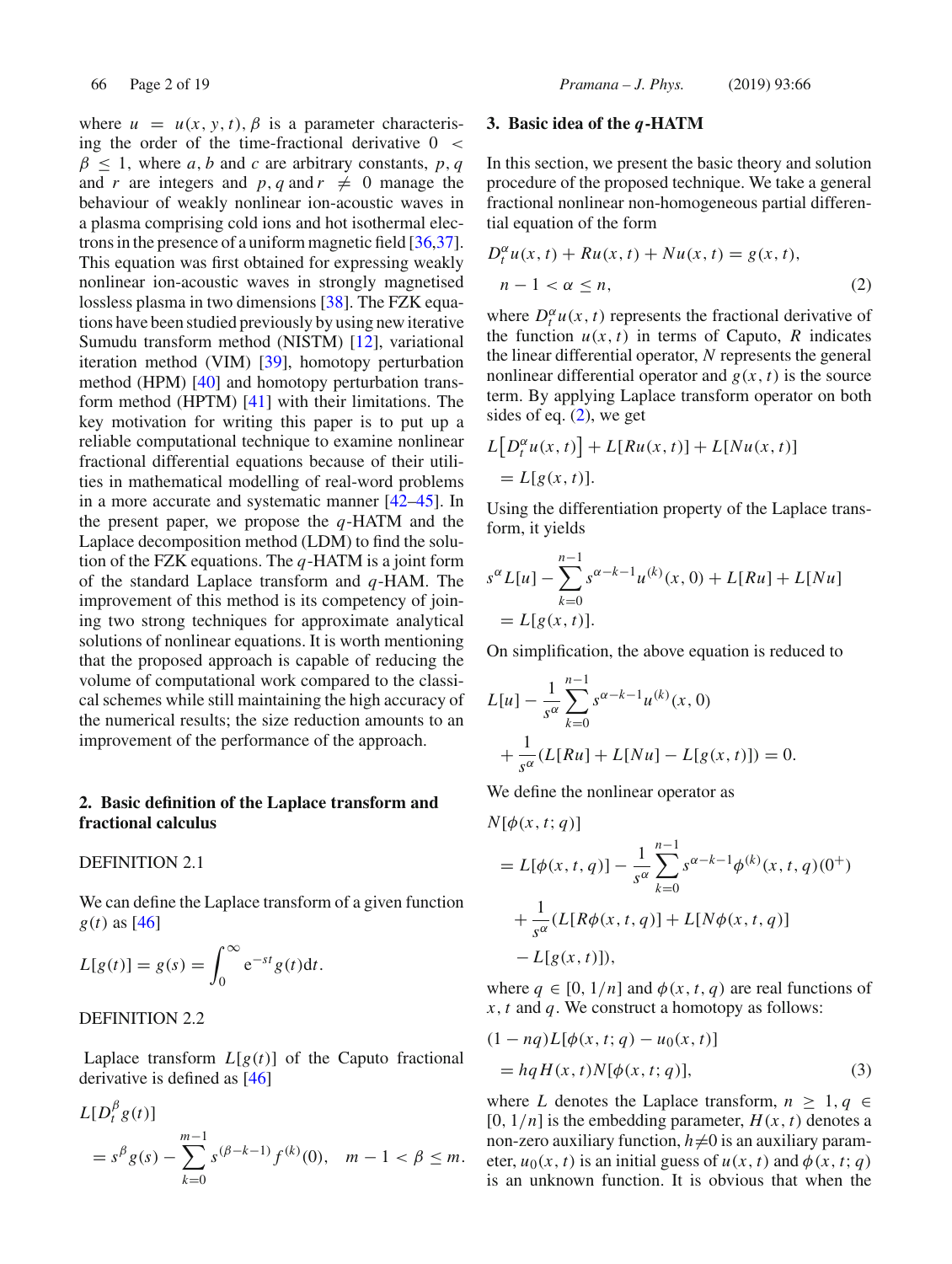embedding parameter  $q = 0$  and  $1/n$ , it holds the result  $\phi(x, t; 0) = u_0(x, t)$  and  $\phi(x, t; 1/n) = u(x, t)$ , respectively. Thus, as  $q$  increases from 0 to 1, the solution  $\phi(x, t; q)$  varies from the initial guess  $u_0(x, t)$  to the solution  $u(x, t)$ . Expanding the function  $\phi(x, t; q)$ in the series form by applying Taylor's theorem about *q*, we have

$$
\phi(x, t; q) = u_0(x, t) + \sum_{m=1}^{\infty} u_m(x, t) q^m,
$$
\n(4)

where  $u_m(x, t) = (1/m!)(\partial^m \phi(x, t; q)/\partial q^m)$ .

If the auxiliary linear operator, the initial guess, the auxiliary parameter *n*, *h* and the auxiliary function *H* are properly chosen, series (4) converges at  $q = 1/n$ and then, we have

$$
u(x, t) = u_0(x, t) + \sum_{m=1}^{\infty} u_m(x, t) \left(\frac{1}{n}\right)^m,
$$

which must be one of the solutions of the original nonlinear equations. According to the definition, the governing equation can be deduced from the zero-order deformation equation  $(3)$ .

Define the vectors in the following manner:  $\vec{u}_m$  =  ${u_0(x, t), u_1(x, t), \ldots, u_m(x, t)}$ . Now, differentiating the zeroth-order deformation equation (3) *m* times with respect to *q* and then dividing them by *m*! and finally setting  $q = 0$ , we get the following *m*th-order deformation equation:

$$
L[u_m(x, t) - k_m u_m(x, t)] = hH(x, t)R_m(\vec{u}_{m-1}).
$$

Finally, on applying the inverse Laplace transform, we have

$$
u_m(x, t) = k_m u_m(x, t) + hL^{-1}[H(x, t)R_m(u_{m-1})],
$$

where

$$
k_m = \begin{cases} 0, & m \le 1, \\ n, & m > 1. \end{cases}
$$

#### **4. Convergence analysis of** *q***-HATM**

In this section, we presented the uniqueness and convergence analysis for the nonlinear time-FZK equation via *q*-HATM.

**Theorem 1 (Uniqueness theorem) [47]***. The obtained solution with the aid of q-HATM for the FZK equation is unique wherever*  $0 < \gamma < 1$ *, where* 

$$
\gamma = (k_m + h) + h \left[ \delta a (P^{p-1} + P^{p-2} Q^1 + \cdots + P Q^{p-2} + Q^{p-1} \right) + \delta^3 b (P^{q-1} + P^{q-2} Q^1)
$$

+ 
$$
\cdots
$$
 +  $P^1 Q^{q-2}$ + $Q^{q-1}$ )  
+  $c \delta \delta_1^2 (P^{r-1} + P^{r-2} Q^1 + \cdots$   
+  $P^1 Q^{r-2} + Q^{r-1}) \mu$ .

*Proof.* The solution for the FZK equation described in eq. (1) is represented as

$$
u(x, t) = \sum_{m=0}^{\infty} u_m(x, t),
$$

where

$$
u_m(x, y, t) = (k_m + h)u_{m-1} - \left(1 - \frac{k_m}{n}\right)L^{-1}(g(x))
$$

$$
+ hL^{-1}\left\{s^{-\beta}L[a(u^p)]_x\right\}
$$

$$
+ b(u^q)_{xxx} + c(u^r)_{xy}].
$$

If possible, let  $u$  and  $u^*$  be the two distinct solutions for the FZK equation such that  $|u| \leq P$  and  $|u^*| \leq Q$ . Then, after using the above result, we obtain

$$
|u - u^*| = |(k_m + h)(u - u^*)
$$
  
+ hL<sup>-1</sup>{s<sup>- $\beta$</sup> L[a((u<sup>*p*</sup>)<sub>*x*</sub> - (u<sup>\**p*</sup>)<sub>*x*</sub>)  
+ b((u<sup>*q*</sup>)<sub>*xxx*</sub> - (u<sup>\**q*</sup>)<sub>*xxx*</sub>)  
+ c((u<sup>*r*</sup>)<sub>*xyy*</sub> - (u<sup>\**r*</sup>)<sub>*xyy*</sub>)]]

After applying the convolution theorem for Laplace transform (LT), we obtain

$$
\begin{aligned}\n|u - u^*| \\
&= (k_m + h)|(u - u^*)| \\
&+ h \int_0^t [a|((u^p)_x - (u^{*p})_x)] \\
&+ b|((u^q)_{xxx} - (u^{*q})_{xxx})| \\
&+ c|((u^r)_{xyy} - (u^{*r})_{xyy})|] \frac{(t - \tau)^{\beta}}{\Gamma(\beta + 1)} d\tau \\
&\le (k_m + h)|(u - u^*)| \\
&+ h \int_0^t [a|(u^p - u^{*p})_x] + b|(u^q - u^{*q})_{xxx}| \\
&+ c|(u^r - u^{*r})_{xyy}|] \frac{(t - \tau)^{\beta}}{\Gamma(\beta + 1)} d\tau.\n\end{aligned}
$$

Let  $\delta = \partial/\partial x$ ,  $\delta_1 = \partial/\partial y$ ,  $\delta^3 = \partial^3/\partial x^3$ ,  $\delta \delta_1^2 =$ ∂3/∂*x*∂<sup>2</sup> *y* and by using the integral mean value theorem, we obtain

$$
|u - u^*|
$$
  
\n
$$
\le (k_m + h) |(u - u^*)|
$$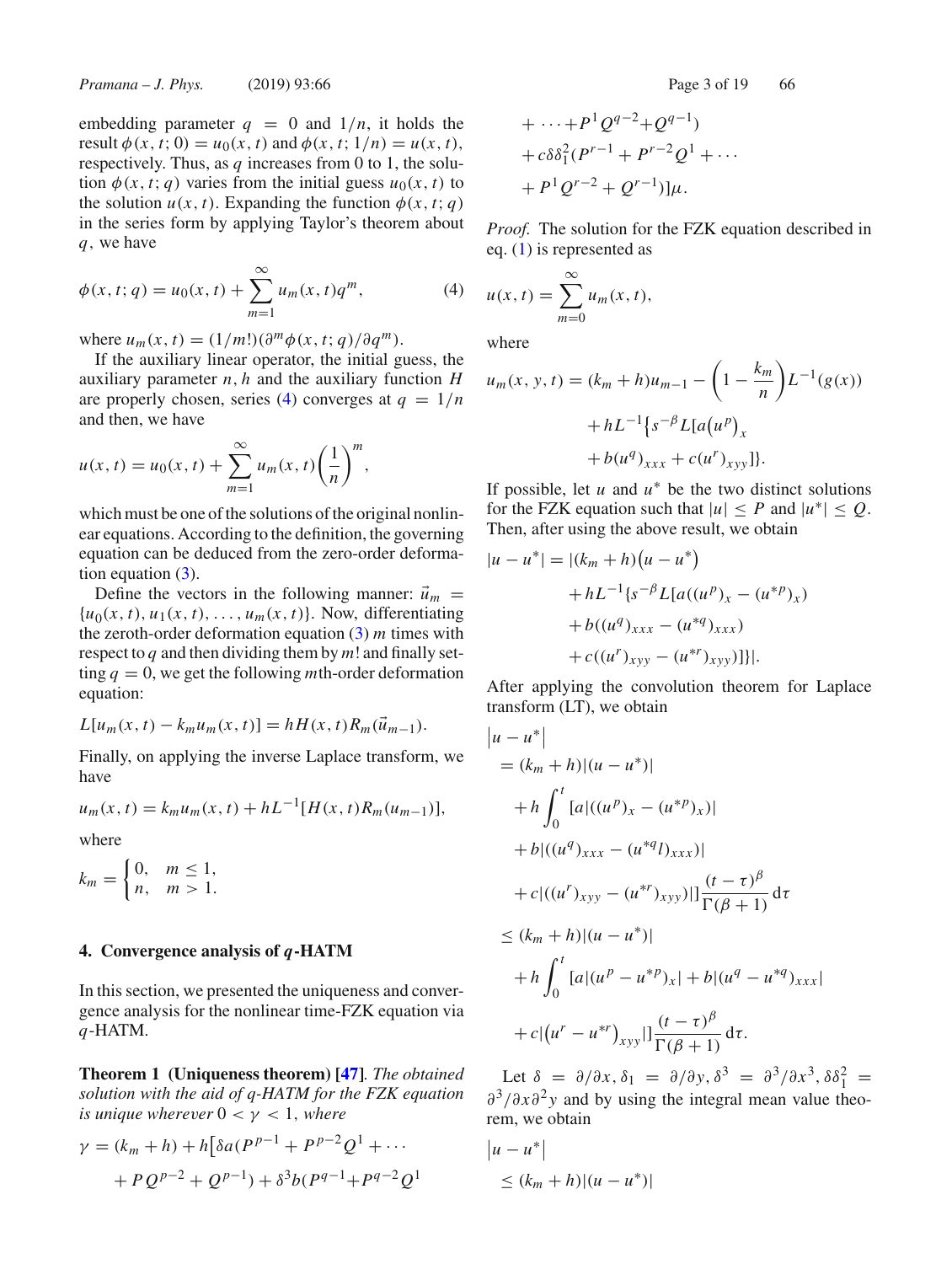$$
+ h(\delta a|u^{p} - u^{*p}|+b\delta^{3}|u^{q} - u^{*q}|
$$
  
\n
$$
+ c\delta \delta_{1}^{2}|u^{r} - u^{*r}|)\mu
$$
  
\n
$$
\leq (k_{m} + h)|(u - u^{*})|
$$
  
\n
$$
+ h(\delta a|(u - u^{*})(u^{p-1})
$$
  
\n
$$
+ u^{p-2}u^{*1} + \cdots + u^{1}u^{*p-2} + u^{*p-1})|
$$
  
\n
$$
+ b\delta^{3}|(u - u^{*})(u^{q-1} + u^{q-2}u^{*1} + \cdots + u^{1}u^{*q-2} + u^{*q-1})|
$$
  
\n
$$
+ c\delta \delta_{1}^{2}|(u - u^{*})(u^{r-1} + u^{r-2}u^{*1} + \cdots + u^{1}u^{*r-2} + u^{*r-1})|)\mu
$$
  
\n
$$
\leq (k_{m} + h)|(u - u^{*})|
$$
  
\n
$$
+ h[\delta a|(u - u^{*})(P^{p-1} + P^{p-2}Q^{1} + \cdots + PQ^{p-2} + Q^{p-1})|
$$
  
\n
$$
+ b\delta^{3}|(u - u^{*})(P^{q-1} + P^{q-2}Q^{1} + \cdots + P^{1}Q^{q-2} + Q^{q-1})|
$$
  
\n
$$
+ c\delta \delta_{1}^{2}|(u - u^{*})(P^{r-1} + P^{r-2}Q^{1} + \cdots + P^{1}Q^{r-2} + Q^{r-1})|]\mu,
$$
  
\n
$$
|u - u^{*}| \leq \gamma |u - u^{*}|,
$$
  
\n
$$
|u - u^{*}| \leq \gamma |u - u^{*}|,
$$
  
\n
$$
(1 - \gamma)|u - u^{*}| \leq 0.
$$

As  $0 < \gamma < 1$ , we get  $|u - u^*| = 0$ , which gives  $u = u^*$ . This proves the uniqueness of the solution.  $□$ 

**Theorem 2 (Convergence theorem) [47]***. Suppose B is a Banach space and*  $T : B \rightarrow B$  *is a nonlinear mapping such that*

$$
||T(v) - T(u)|| \leq \gamma ||v - u||, \quad \forall v, u \in B.
$$

*Then by Banach's fixed point theory* [48,49] *there is a fixed point for mapping T . Moreover, the sequence of the solution obtained by q-HATM converge to a fixed point T with an arbitrary choice of*  $v_0$ ,  $u_0 \in B$  *and* 

$$
||u_m - u_n|| \le \frac{\gamma^n}{1 - \gamma} ||u_1 - u_0||, \quad \forall v, u \in B.
$$

*Proof.* Let  $(C[f], \|\cdot\|)$  be a Banach space for all continuous functions on  $f$  with the norm symbolised as  $||g(t)|| = \max_{t \in f} |g(t)|$ . First prove  $\{u_n\}$  is a Cauchy sequence in the Banach space.

Now, consider

$$
||u_m - u_n||
$$
  
=  $\max_{t \in f} |u_m - u_n|$   
=  $\max_{t \in f} |(k_m + h)(u_{m-1} - u_{n-1})|$ 

66 Page 4 of 19 *Pramana – J. Phys.* (2019) 93:66

$$
+ hL^{-1} \{ s^{-\beta} L[a((u_{m-1}^p)_x - (u_{n-1}^p)_x)
$$
  
+  $b((u_{m-1}^q)_{xxx} - (u_{n-1}^q)_{xxx})$   
+  $c((u_{m-1}^r)_{xyy} - (u_{n-1}^r)_{xyy})]\}.$ 

After applying the convolution theorem for LT, we obtain

$$
||u_m - u_n|| \max_{t \in f} \le (k_m + h) |(u_{m-1} - u_{n-1})|
$$
  
+ 
$$
h \int_0^t [a] ((u_{m-1}^p)_x - (u_{n-1}^p)_x)]
$$
  
+ 
$$
b |((u_{m-1}^q)_{xxx} - (u_{n-1}^q)_{xxx})|
$$
  
+ 
$$
c |((u_{m-1}^r)_{xy} - (u_{n-1}^r)_{xy} - u_{n-1}^r)_{xy}|] \frac{(t - \tau)^{\beta}}{\Gamma(\beta + 1)} d\tau.
$$

Let  $\delta = \partial/\partial x, \delta_1 = \partial/\partial y, \delta^3 = \partial^3/\partial x^3, \delta \delta_1^2 =$ ∂3/∂*x*∂<sup>2</sup> *y* and by using the integral mean value theorem [48,50], we obtain

$$
||u_m - u_n|| \le \max_{t \in f} (k_m + h) |(u_{m-1} - u_{n-1})|
$$
  
+  $h[\delta a |(u_{m-1} - u_{n-1})(P^{p-1})$   
+  $P^{p-2}Q^1 + \dots + PQ^{p-2} + Q^{p-1})|$   
+  $b\delta^3 |(u_{m-1} - u_{n-1})(P^{q-1} + P^{q-2}Q^1 + \dots$   
+  $P^1 Q^{q-2} + Q^{q-1})|$   
+  $c\delta\delta_1^2 |(u_{m-1} - u_{n-1})(P^{r-1} + P^{r-2}Q^1 + \dots$   
+  $P^1 Q^{r-2} + Q^{r-1})| \, |\mu,$   
 $||u_m - u_n|| \le \gamma ||u_{m-1} - u_{n-1}||.$ 

Putting  $m = n + 1$ , it gives

$$
||u_{n+1} - u_n|| \le \gamma ||u_n - u_{n-1}||
$$
  
\n
$$
\le \gamma^2 ||u_{n-1} - u_{n-2}|| \le \cdots \gamma^n ||u_1 - u_0||.
$$

On using triangular inequality, we get

$$
||u_m - u_n|| \le ||u_{n+1} - u_n|| + ||u_{n+2} - u_{n+1}||
$$
  
+ ... +  $||u_m - u_{m-1}||$   

$$
\le \gamma^n \left[ \frac{1 - \gamma^{m-n-1}}{1 - \gamma} \right] ||u_1 - u_0||.
$$

As 
$$
0 < \gamma < 1
$$
, so  $1 - \gamma^{m-n-1} < 1$ . Then we get

$$
||u_m - u_n|| \leq \gamma^n \left[ \frac{\gamma^n}{1 - \gamma} \right] ||u_1 - u_0||.
$$

But  $||u_1 - u_0|| < \infty$  and  $m \to \infty$  then  $||u_m - u_n|| \to$ 0, and consequently, the sequence  $\{u_n\}$  is a Cauchy sequence in the Banach space  $C[f]$  and sequence  $\{u_n\}$  is convergent. This finalises our desired result. is convergent. This finalises our desired result.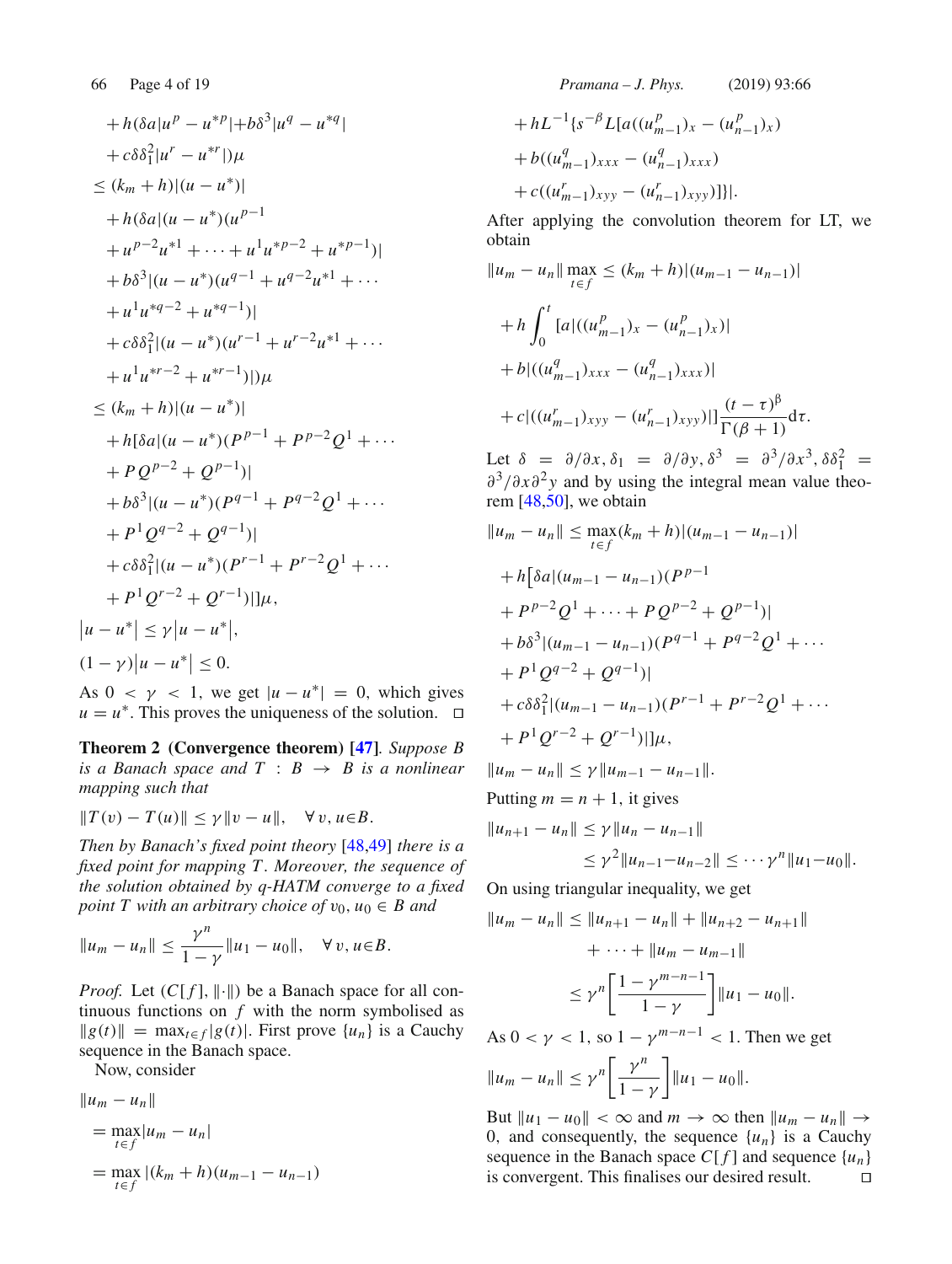*Pramana – J. Phys.* (2019) 93:66 Page 5 of 19 66

# **5. Numerical examples**

In this section, we implement the proposed technique *q*-HATM on two different nonlinear time-FZK equations.

*Example* 1*.* In the present model, we study the nonlinear time-FZK  $(2, 2, 2)$  equation [40] as

$$
D_t^{\beta} u + (u^2)_x + \frac{1}{8} (u^2)_{xxx} + \frac{1}{8} (u^2)_{xyy} = 0,
$$
 (5)

where  $0 < \beta \le 1$ . The exact solution to eq. (5) when  $\beta = 1$  and subject to the initial condition

$$
u(x, y, 0) = \frac{4}{3}\rho \sinh^{2}(x + y),
$$

where  $\rho$  is an arbitrary constant, was derived in [46] and is given as

$$
u(x, y, t) = \frac{4}{3}\rho \sinh^{2}(x + y - \rho t).
$$

Taking the Laplace transform on both sides of eq. (5), we obtain

$$
s^{\beta}L[u] - s^{\beta - 1}u(x, y, 0)
$$
  
+  $L\left[(u^2)_x + \frac{1}{8}(u^2)_{xxx} + \frac{1}{8}(u^2)_{xyy}\right] = 0$   
or

or

1

$$
L[u] - \frac{1}{s}u(x, y, 0)
$$
  
+  $s^{-\beta}L\left[(u^2)_x + \frac{1}{8}(u^2)_{xxx} + \frac{1}{8}(u^2)_{xyy}\right] = 0.$ 

We define the nonlinear operator as

$$
N[\phi(x, t; q)] = L[\phi(x, t; q)]
$$
  

$$
- \left(1 - \frac{k_m}{n}\right) \frac{4}{3s} \rho(\sinh[x + y])^2
$$
  

$$
+ s^{-\beta} L\left[\left(\phi^2\right)_x + \frac{1}{8} \left(\phi^2\right)_{xxx} + \frac{1}{8} \left(\phi^2\right)_{xyy}\right].
$$
  
The recursive scheme is

The recursive scheme is

$$
L[u_m(x, y, t) - k_m u_{m-1}(x, y, t)] = hR_m[u_{m-1}],
$$
\n(6)

where

$$
R_m[u_{m-1}] = L \left\{ u_{m-1} - \left( 1 - \frac{k_m}{n} \right) \frac{4}{3s} \rho (\sinh[x+y])^2 + s^{-\beta} L \left[ \left( \sum_{k=0}^{m-1} u_{m-1-k} u_k \right)_{x} \right] \right\}
$$

$$
+\frac{1}{8}\left(\sum_{k=0}^{m-1}u_{m-1-k}u_k\right)_{xxx}
$$
  
 
$$
+\frac{1}{8}\left(\sum_{k=0}^{m-1}u_{m-1-k}u_k\right)_{xyy}\right].
$$
 (7)

Applying the inverse Laplace transform to eq. (6) and using  $(7)$ , we obtain

$$
u_m(x, y, t) = (k_m + h)u_{m-1}
$$
  
\n
$$
-\frac{4h}{3}\rho \sinh^2(x + y)\left(1 - \frac{k_m}{n}\right)
$$
  
\n
$$
+ hL^{-1}\left\{s^{-\beta}L\left[\left(\sum_{k=0}^{m-1} u_{m-1-k}u_k\right)_x\right.\right.
$$
  
\n
$$
+\frac{1}{8}\left(\sum_{k=0}^{m-1} u_{m-1-k}u_k\right)_{xxx}
$$
  
\n
$$
+\frac{1}{8}\left(\sum_{k=0}^{m-1} u_{m-1-k}u_k\right)_{xyy}\right].
$$

By putting  $m = 1, 2, 3, \ldots$ , we obtain

$$
u_1(x, y, t)
$$
  
=  $h \left[ \frac{224}{9} \rho^2 \sinh^3(x + y) \cosh(x + y) + \frac{32}{3} \rho^2 \sinh(x + y) \cosh^3(x + y) \right] \frac{t^\beta}{\Gamma(\beta + 1)},$   

$$
u_2(x, y, t) = (h + n)u_1
$$
  
+ $hL^{-1} \left\{ s^{-\beta} L \left[ \left( \sum_{k=0}^1 u_{1-k} u_k \right)_x + \frac{1}{8} \left( \sum_{k=0}^1 u_{1-k} u_k \right)_x \right] \right\}$   
+ $\frac{1}{8} \left( \sum_{k=0}^1 u_{1-k} u_k \right)_{xxx} + \frac{1}{8} \left( \sum_{k=0}^1 u_{1-k} u_k \right)_{xyy} \right]$   
=  $\frac{64}{27} h^2 \rho^3 [2400 \cosh^6(x + y) - 4160 \cosh^4(x + y) + 1936 \cosh^2(x + y) - 158] \frac{t^{2\beta}}{\Gamma(2\beta + 1)}$   
+ $h(h + n) \left[ \frac{224}{9} \rho^2 \sinh^3(x + y) \cosh(x + y) + \frac{32}{3} \rho^2 \sinh(x + y) \cosh^3(x + y) \right] \frac{t^\beta}{\Gamma(\beta + 1)},$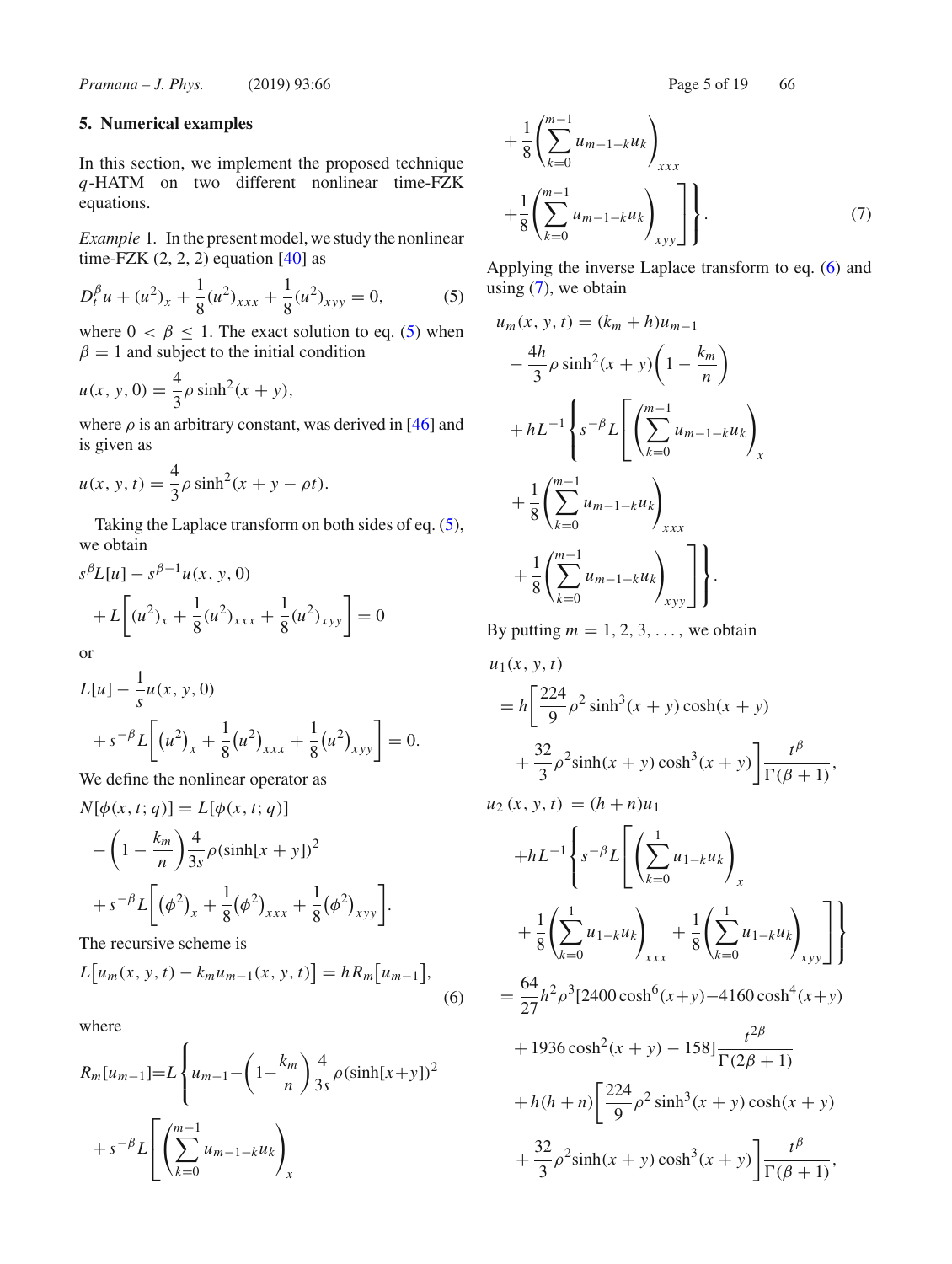$u_3(x, y, t) = (h + n)u_2$  $+hL^{-1}$  $\lceil$  $\mathsf{I}$  $\mathbf{I}$ *s*−<sup>β</sup> *L*  $\Gamma$  $\mathbf{L}$  $\sqrt{ }$  $\sum$ 2 *k*=0 *u*2−*kuk*  $\setminus$ *x*  $^{+}$ 1 8  $\sqrt{ }$  $\sum$ 2 *k*=0 *u*2−*kuk*  $\setminus$ *xxx*  $^{+}$ 1 8  $\sqrt{ }$  $\sum$ 2 *k*=0 *u*2−*kuk*  $\setminus$ *xyy* ⎤  $\overline{\phantom{a}}$  $\mathbf{I}$  $\mathbf{I}$  $\mathbf{J}$  $= h^2(1+h)\rho^3\frac{4}{3}$ 121192  $\frac{1192}{9}$  sinh<sup>2</sup>(*x*+*y*) cosh<sup>4</sup>(*x*+*y*)  $^{+}$ 23392  $\frac{392}{9}$  sinh<sup>4</sup>(*x* + *y*) cosh<sup>2</sup>(*x* + *y*)  $^{+}$ 2528  $\frac{928}{9}$  sinh<sup>6</sup>(x + y)  $^{+}$ 288  $\frac{88}{9} \cosh^{6}(x+y) \bigg\} \frac{t^{2\beta}}{\Gamma(2\beta-1)}$  $\Gamma(2\beta + 1)$  $+h^3 \rho^4 \frac{256}{9}$ {403200  $\times$ sinh<sup>3</sup>(*x* + *y*) cosh<sup>5</sup>(*x* + *y*)  $+ 144000 \sinh^{5}(x + y) \cosh^{3}(x + y)$  $+ 105600 \sinh(x + y) \cosh^{7}(x + y)$  $-49920 \sinh^{5}(x+y) \cosh(x+y)$  $-133120 \sinh(x + y) \cosh^{5}(x + y)$  $-316160 \sinh^3(x+y) \cosh^3(x+y)$  $+ 38716 \sinh^3(x + y) \cosh(x + y)$  $+ 38716 \sinh(x + y) \cosh^{3}(x + y)$  $-1264 \sinh(x + y) \cosh(x + y) \frac{t^{3\beta}}{\Gamma(3\beta + 1)}$  $+h^3\rho^4\bigg\{\frac{50176}{81}[30\sinh^3(x+y)]$  $\times \cosh^{5}(x + y) + 84 \sinh^{5}(x + y) \cosh^{3}(x + y)$  $+ 22 \sinh^{7}(x + y) \cosh(x + y)$ ]  $^{+}$  $\frac{1024}{9}$ [22 sinh(x + y) cosh<sup>7</sup>(x + y)  $+ 84 \sinh^3(x + y) \cosh^5(x + y)$  $+ 20 \sinh^{5}(x + y) \cosh^{3}(x + y)$  $^{+}$  $\frac{14336}{27}$ [6 sinh(*x* + *y*) cosh<sup>7</sup>(*x* + *y*)  $+ 6 \sinh^7(x + y) \cosh(x + y)$  $+52 \sinh^{5}(x + y) \cosh^{3}(x + y)$  $+ 52 \sinh^3(x + y) \cosh^5(x + y)$ ]



**Figure 1.** The surface shows exact solution when  $t = 0.5$ ,  $n = 1, h = -1$  and  $\rho = 0.001$ , for Example 1.

$$
\times \frac{\Gamma(2\beta+1)t^{3\beta}}{(\Gamma(\beta+1))^2 \Gamma(3\beta+1)} + \frac{64}{27}h^2(h+n)\rho^3
$$
  
\n
$$
\times [2400 \cosh^6(x+y) - 4160 \cosh^4(x+y)
$$
  
\n+ 1936 cosh<sup>2</sup>(x+y) - 158]  $\frac{t^{2\beta}}{\Gamma(2\beta+1)}$   
\n+  $h(h+n)^2 \left[ \frac{224}{9} \rho^2 \sinh^3(x+y) \cosh(x+y) + \frac{32}{3} \rho^2 \sinh(x+y) \cosh^3(x+y) \right] \frac{t^{\beta}}{\Gamma(\beta+1)}.$ 

Proceeding in the same manner, the rest of the components of the *q*-HATM solution can be obtained. Thus  $\sum_{k=0}^{\infty} u_k (1/n)^k.$ the solution  $u(x, y, t)$  of eq. (5) is given as  $u(x, y, t) =$ 

In a particular case, when we put  $n = 1$  and  $h =$  $-1$ , we obtain  $u(x, y, t) = (4/3)\rho \sinh^2(x + y - \rho t)$ , which is the exact solution to eq. (5) for  $\beta = 1$ .

Figure 1 shows the exact solution and figure 2 depicts the third-order *q*-HATM solution. It can be seen from figures 1 and 2 that the solution obtained by *q*-HATM is nearly identical with the exact solution. Figure 3 depicts the approximate solution when  $\beta = 0.7$ ,  $h = -1$ ,  $t =$ 0.5 and  $\rho = 0.001$ . Figure 4 represents the approximate solution when  $c = 0.9$ ,  $h = -1$ ,  $t = 0.5$  and  $\rho = 0.001$ . Figure 5 shows the absolute error when  $\beta = 1, h = -1, t = 0.5, \rho = 0.001$  and  $n = 1$ . Figure 6 represents the *q*-HATM solution for different values of β. Figure 7 presents the asymptotic *n*-curve for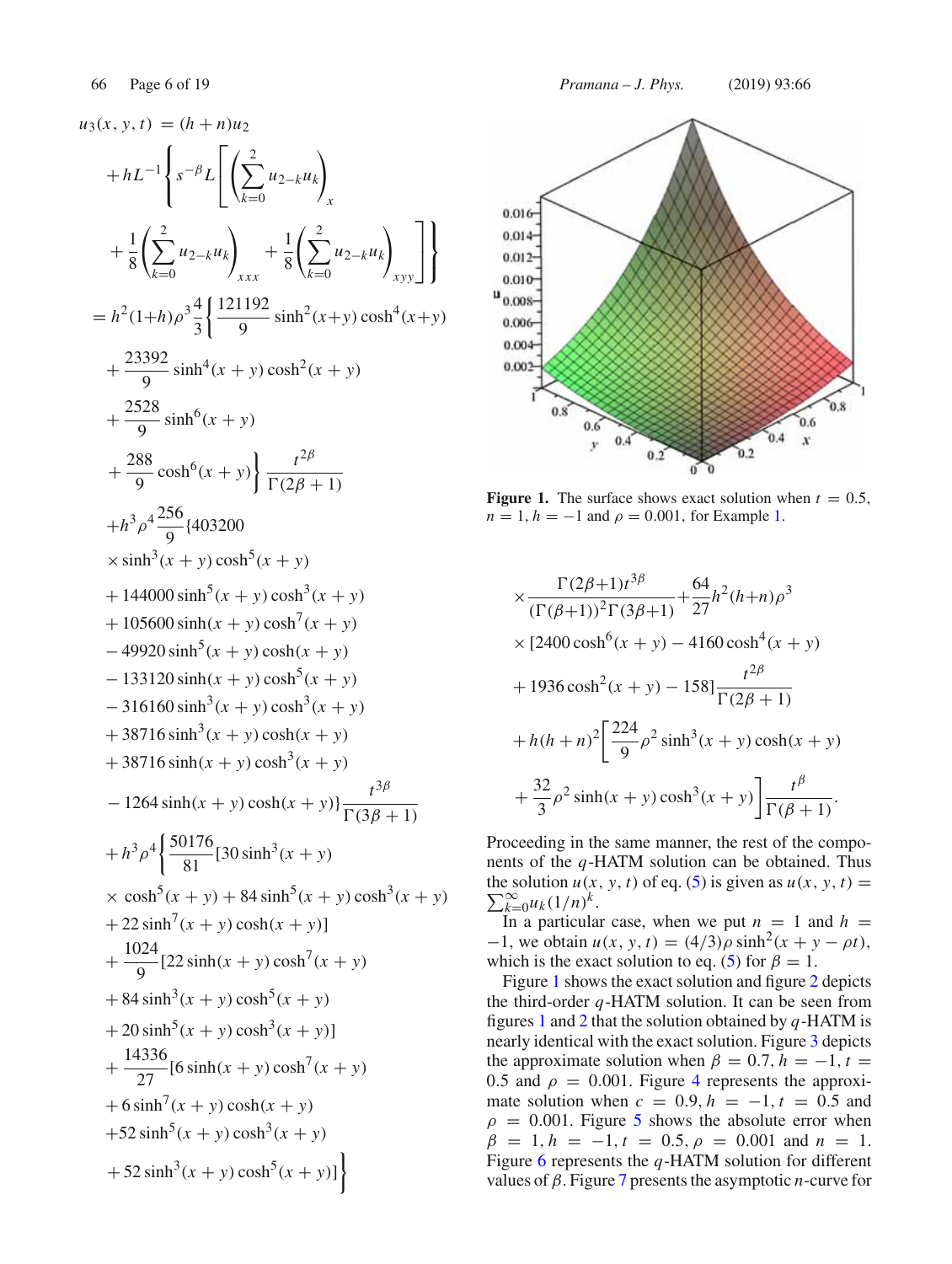

**Figure 2.** The surface shows  $q$ -HATM solution when  $t =$ 0.5,  $n = 1$ ,  $h = -1$ ,  $\rho = 0.001$  and  $\beta = 1$ , for Example 1.



**Figure 3.** The surface shows  $q$ -HATM solution when  $t =$ 0.5,  $n = 1$ ,  $h = -1$ ,  $\rho = 0.001$  and  $\beta = 0.7$ , for Example 1.

different values of  $\beta$  and figures 8 and 9 represent the *h*-curve for different values of β and *n* for Example 1. The horizontal straight line in figures 8 and 9 shows the range of convergence. It is seen from figures 8 and 9 that as the value of  $\beta$  increases, the range of convergence increases and the value of *n* increases, and then, the range of convergence also increases. Here third-order approximation  $u_3(x, y, t)$  is used to depict figures 6–9 and the second-order approximation  $u_2(x, y, t)$  is used to evaluate tables  $1 - 3$ . Approximate solution and efficiency of *q*-HATM can be enhanced by computing higher-order approximations. Table 1 represents the comparison of the absolute errors among different methods. Tables 2 and 3 show the absolute errors between the exact solution and the approximate solution for different values of *h* and *n*.



**Figure 4.** The surface shows  $q$ -HATM solution when  $t =$ 0.5,  $n = 1$ ,  $h = -1$ ,  $\rho = 0.001$  and  $\beta = 0.9$ , for Example 1.



**Figure 5.** The surface shows  $|u_{\text{ex}} - u_q$ -HATM| when  $t = 0.5$ ,  $n = 1, h = -1, \rho = 0.001$  and  $\beta = 1$ , for Example 1.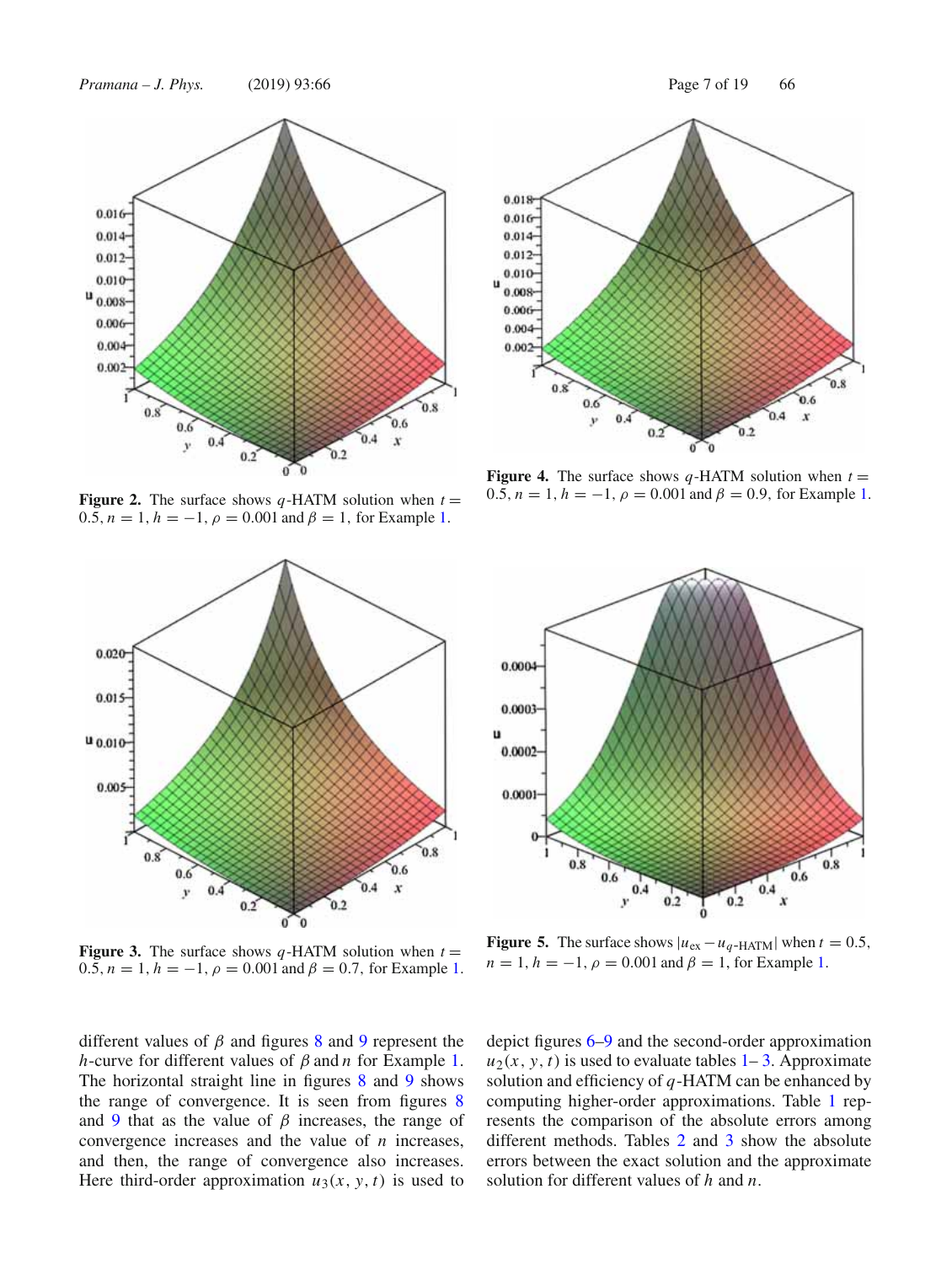

**Figure 6.** Plot of *q*-HATM solution for different values of  $\beta$ at  $x = 0.1$ ,  $y = 0.\overline{1}$ ,  $h = -1$  and  $n = 1$ , for Example 1.



**Figure 7.** Plot of *n*-curve of *q*-HATM solution for different values of  $\beta$  at  $t = 0.5$ ,  $x = 0.1$ ,  $y = 0.1$  and  $h = -1$ , for Example 1.

*Example* 2*.* In the present model, we study the nonlinear time-FZK  $(3, 3, 3)$  equation  $[40]$  as

$$
D_t^{\beta} u + (u^3)_x + 2(u^3)_{xxx} + 2(u^3)_{xyy} = 0, \ 0 < \beta \le 1. \tag{8}
$$

The exact solution to eq. (8) when  $\beta = 1$ , subject to the initial condition

66 Page 8 of 19 *Pramana – J. Phys.* (2019) 93:66



**Figure 8.** *h*-curve of *q*-HATM solution for different values of  $\beta$  at  $t = 0.5$ ,  $x = 0.1$ ,  $y = 0.1$  and  $n = 1$ , for Example 1.



**Figure 9.** *h*-curve of *q*-HATM solution for different values of *n* at  $t = 0.5$ ,  $x = 0.\overline{1}$ ,  $y = 0.1$  and  $\beta = 1$ , for Example 1.

$$
u(x, y, 0) = \frac{3}{2}\rho \sinh\left(\frac{1}{6}(x+y)\right),
$$

where  $\rho$  is an arbitrary constant, was derived in [46] and is given as

$$
u(x, y, t) = \frac{3}{2}\rho \sinh\left(\frac{x+y-\rho t}{6}\right).
$$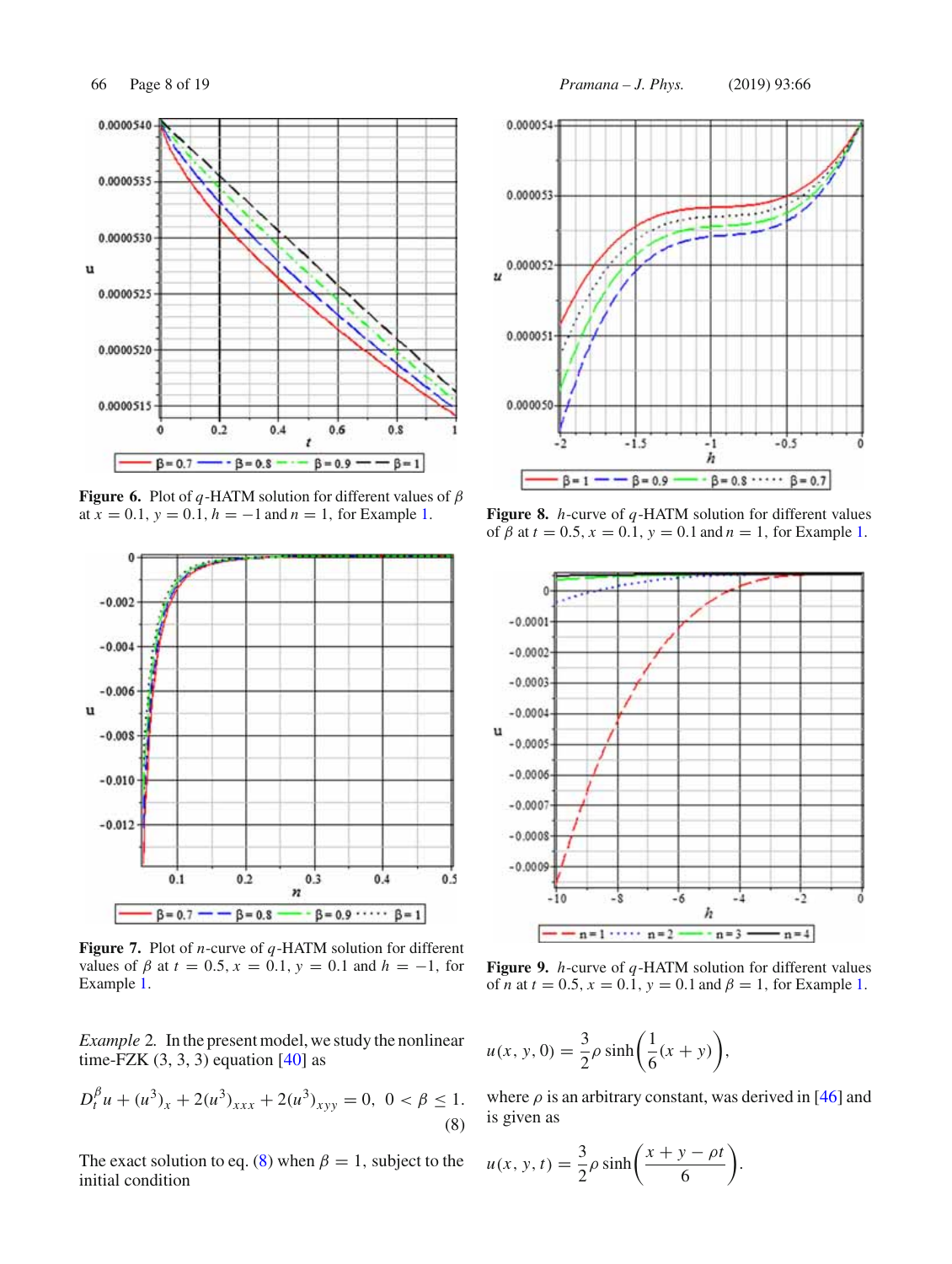|                 | $\mathcal{Y}$ | $\mathcal{X}$         |                       |                       |                       |                       |                       |
|-----------------|---------------|-----------------------|-----------------------|-----------------------|-----------------------|-----------------------|-----------------------|
|                 |               | $\mathbf{0}$          | 0.02                  | 0.04                  | 0.06                  | 0.08                  | 0.10                  |
| $q$ -HATM       | 0.00          | $2.00 \times 10^{-8}$ | $1.40 \times 10^{-7}$ | $3.01 \times 10^{-7}$ | $4.66 \times 10^{-7}$ | $6.35 \times 10^{-7}$ | $8.12 \times 10^{-7}$ |
| <b>LDM</b>      |               | $2.00 \times 10^{-8}$ | $1.40 \times 10^{-7}$ | $3.01 \times 10^{-7}$ | $4.66 \times 10^{-7}$ | $6.35 \times 10^{-7}$ | $8.12 \times 10^{-7}$ |
| <b>VIM</b> [28] |               | $2.00 \times 10^{-8}$ | $3.95 \times 10^{-6}$ | $7.90 \times 10^{-6}$ | $1.19 \times 10^{-5}$ | $1.59 \times 10^{-5}$ | $2.00 \times 10^{-5}$ |
| HPTM [30]       |               | $2.00 \times 10^{-8}$ | $1.40 \times 10^{-7}$ | $3.01 \times 10^{-7}$ | $4.65 \times 10^{-7}$ | $6.35 \times 10^{-7}$ | $8.12 \times 10^{-7}$ |
| $q$ -HATM       | 0.02          | $1.40 \times 10^{-7}$ | $3.01 \times 10^{-7}$ | $4.66 \times 10^{-7}$ | $6.35 \times 10^{-7}$ | $8.12 \times 10^{-7}$ | $9.98 \times 10^{-7}$ |
| <b>LDM</b>      |               | $1.40 \times 10^{-7}$ | $3.01 \times 10^{-7}$ | $4.66 \times 10^{-7}$ | $6.35 \times 10^{-7}$ | $8.12 \times 10^{-7}$ | $9.98 \times 10^{-7}$ |
| <b>VIM</b> [28] |               | $3.95 \times 10^{-6}$ | $7.90 \times 10^{-6}$ | $1.19 \times 10^{-5}$ | $1.59 \times 10^{-5}$ | $2.00 \times 10^{-5}$ | $2.41 \times 10^{-5}$ |
| HPTM [30]       |               | $1.40 \times 10^{-7}$ | $3.01 \times 10^{-7}$ | $4.65 \times 10^{-7}$ | $6.35 \times 10^{-7}$ | $8.11 \times 10^{-7}$ | $9.98 \times 10^{-7}$ |
| $q$ -HATM       | 0.04          | $3.01 \times 10^{-7}$ | $4.66 \times 10^{-7}$ | $6.35 \times 10^{-7}$ | $8.12 \times 10^{-7}$ | $9.98 \times 10^{-7}$ | $1.20 \times 10^{-6}$ |
| <b>LDM</b>      |               | $3.01 \times 10^{-7}$ | $4.66 \times 10^{-7}$ | $6.35 \times 10^{-7}$ | $8.12 \times 10^{-7}$ | $9.98 \times 10^{-7}$ | $1.20 \times 10^{-6}$ |
| <b>VIM</b> [28] |               | $7.90 \times 10^{-6}$ | $1.19 \times 10^{-5}$ | $1.59 \times 10^{-5}$ | $2.00 \times 10^{-5}$ | $2.41 \times 10^{-5}$ | $2.84 \times 10^{-5}$ |
| HPTM [30]       |               | $3.01 \times 10^{-7}$ | $4.66 \times 10^{-7}$ | $6.35 \times 10^{-7}$ | $8.12 \times 10^{-7}$ | $9.98 \times 10^{-7}$ | $1.20 \times 10^{-6}$ |
| $q$ -HATM       | 0.06          | $4.66 \times 10^{-7}$ | $6.35 \times 10^{-7}$ | $8.12 \times 10^{-7}$ | $9.98 \times 10^{-7}$ | $1.20 \times 10^{-6}$ | $1.41 \times 10^{-6}$ |
| <b>LDM</b>      |               | $4.66 \times 10^{-7}$ | $6.35 \times 10^{-7}$ | $8.12 \times 10^{-7}$ | $9.98 \times 10^{-7}$ | $1.20 \times 10^{-6}$ | $1.41 \times 10^{-6}$ |
| <b>VIM</b> [30] |               | $1.19 \times 10^{-5}$ | $1.59 \times 10^{-5}$ | $2.00 \times 10^{-5}$ | $2.41 \times 10^{-5}$ | $2.84 \times 10^{-5}$ | $3.27 \times 10^{-5}$ |
| HPTM [32]       |               | $4.66 \times 10^{-7}$ | $6.35 \times 10^{-7}$ | $8.12 \times 10^{-7}$ | $9.98 \times 10^{-7}$ | $1.20 \times 10^{-6}$ | $1.41 \times 10^{-6}$ |
| $q$ -HATM       | 0.08          | $6.35 \times 10^{-7}$ | $8.12 \times 10^{-7}$ | $9.98 \times 10^{-7}$ | $1.20 \times 10^{-6}$ | $1.41 \times 10^{-6}$ | $1.63 \times 10^{-6}$ |
| <b>LDM</b>      |               | $6.35 \times 10^{-7}$ | $8.12 \times 10^{-7}$ | $9.98 \times 10^{-7}$ | $1.20 \times 10^{-6}$ | $1.41 \times 10^{-6}$ | $1.63 \times 10^{-6}$ |
| <b>VIM</b> [28] |               | $1.59 \times 10^{-5}$ | $2.00 \times 10^{-5}$ | $2.41 \times 10^{-5}$ | $2.84 \times 10^{-5}$ | $3.27 \times 10^{-5}$ | $3.72 \times 10^{-5}$ |
| HPTM [30]       |               | $6.35 \times 10^{-7}$ | $8.12 \times 10^{-7}$ | $9.98 \times 10^{-7}$ | $1.20 \times 10^{-6}$ | $1.41 \times 10^{-6}$ | $1.63 \times 10^{-6}$ |
| $q$ -HATM       | 0.10          | $8.12 \times 10^{-7}$ | $9.98 \times 10^{-7}$ | $1.20 \times 10^{-6}$ | $1.41 \times 10^{-6}$ | $1.63 \times 10^{-6}$ | $1.88 \times 10^{-6}$ |
| <b>LDM</b>      |               | $8.12 \times 10^{-7}$ | $9.98 \times 10^{-7}$ | $1.20 \times 10^{-6}$ | $1.41 \times 10^{-6}$ | $1.63 \times 10^{-6}$ | $1.88 \times 10^{-6}$ |
| <b>VIM</b> [28] |               | $2.00 \times 10^{-5}$ | $2.41 \times 10^{-5}$ | $2.84 \times 10^{-5}$ | $3.27 \times 10^{-5}$ | $3.72 \times 10^{-5}$ | $4.18 \times 10^{-5}$ |
| HPTM [30]       |               | $8.12 \times 10^{-7}$ | $9.98 \times 10^{-7}$ | $1.20 \times 10^{-6}$ | $1.41 \times 10^{-6}$ | $1.63 \times 10^{-6}$ | $1.88 \times 10^{-6}$ |

**Table 1.** Comparison between absolute error when  $t = 1$ ,  $\beta = 1$ ,  $h = -1$ ,  $n = 1$  and  $\rho = 0.001$ , for Example 1.

**Table 2.** Absolute error  $|u - u_2|$  when  $t = 1$ ,  $\beta = 1$ ,  $h = -1.9$ ,  $n = 2$  and  $\rho = 0.001$ , for Example 1.

| $\mathcal{Y}$ | $\mathcal{X}$ |                                                                                                                                                                    |  |      |      |     |  |  |
|---------------|---------------|--------------------------------------------------------------------------------------------------------------------------------------------------------------------|--|------|------|-----|--|--|
|               | 0.00          | $0.02$ 0.04                                                                                                                                                        |  | 0.06 | 0.08 | 0.1 |  |  |
|               |               | $0.00 \t1.79 \times 10^{-8} \t3.89 \times 10^{-7} \t1.60 \times 10^{-6} \t3.61 \times 10^{-6} \t6.42 \times 10^{-6} \t1.00 \times 10^{-5}$                         |  |      |      |     |  |  |
|               |               | $0.02 \quad 3.89 \times 10^{-7} \quad 1.60 \times 10^{-6} \quad 3.61 \times 10^{-6} \quad 6.42 \times 10^{-6} \quad 1.00 \times 10^{-5} \quad 1.45 \times 10^{-5}$ |  |      |      |     |  |  |
|               |               | $0.04 \t1.60 \times 10^{-6} \t3.61 \times 10^{-6} \t6.42 \times 10^{-6} \t1.00 \times 10^{-5} \t1.45 \times 10^{-5} \t1.98 \times 10^{-5}$                         |  |      |      |     |  |  |
|               |               | $0.06 \quad 3.61 \times 10^{-6} \quad 6.42 \times 10^{-6} \quad 1.00 \times 10^{-5} \quad 1.45 \times 10^{-5} \quad 1.98 \times 10^{-5} \quad 2.59 \times 10^{-5}$ |  |      |      |     |  |  |
|               |               | $0.08$ $6.42 \times 10^{-6}$ $1.00 \times 10^{-5}$ $1.45 \times 10^{-5}$ $1.98 \times 10^{-5}$ $2.59 \times 10^{-5}$ $3.28 \times 10^{-5}$                         |  |      |      |     |  |  |
|               |               | $0.10 \t1.00 \times 10^{-5} \t1.45 \times 10^{-5} \t1.98 \times 10^{-5} \t2.59 \times 10^{-5} \t3.28 \times 10^{-5} \t4.06 \times 10^{-5}$                         |  |      |      |     |  |  |

**Table 3.** Absolute error  $|u - u_2|$  when  $t = 1$ ,  $\beta = 1$ ,  $h = −2.9$ ,  $n = 3$  and  $\rho = 0.001$ , for Example 1.

| $\mathcal{Y}$ |          | $\mathcal{X}$ |                             |  |                                                                                                                                                                    |     |  |  |  |
|---------------|----------|---------------|-----------------------------|--|--------------------------------------------------------------------------------------------------------------------------------------------------------------------|-----|--|--|--|
|               | $\Omega$ |               | $0.02$ $0.04$ $0.06$ $0.08$ |  |                                                                                                                                                                    | 0.1 |  |  |  |
|               |          |               |                             |  | 0.00 $1.86 \times 10^{-8}$ $4.32 \times 10^{-7}$ $1.83 \times 10^{-6}$ $4.18 \times 10^{-6}$ $7.48 \times 10^{-6}$ $1.17 \times 10^{-5}$                           |     |  |  |  |
|               |          |               |                             |  | $0.02 \quad 4.32 \times 10^{-7} \quad 1.83 \times 10^{-6} \quad 4.18 \times 10^{-6} \quad 7.48 \times 10^{-6} \quad 1.17 \times 10^{-5} \quad 1.70 \times 10^{-5}$ |     |  |  |  |
|               |          |               |                             |  | $0.04 \quad 1.83 \times 10^{-6} \quad 4.18 \times 10^{-6} \quad 7.48 \times 10^{-6} \quad 1.17 \times 10^{-5} \quad 1.70 \times 10^{-5} \quad 2.32 \times 10^{-5}$ |     |  |  |  |
|               |          |               |                             |  | 0.06 $4.18 \times 10^{-6}$ $7.48 \times 10^{-6}$ $1.17 \times 10^{-5}$ $1.70 \times 10^{-5}$ $2.32 \times 10^{-5}$ $3.04 \times 10^{-5}$                           |     |  |  |  |
|               |          |               |                             |  | $0.08$ $7.48 \times 10^{-6}$ $1.17 \times 10^{-5}$ $1.70 \times 10^{-5}$ $2.32 \times 10^{-5}$ $3.04 \times 10^{-5}$ $3.86 \times 10^{-5}$                         |     |  |  |  |
|               |          |               |                             |  | 0.10 $1.17 \times 10^{-5}$ $1.70 \times 10^{-5}$ $2.32 \times 10^{-5}$ $3.04 \times 10^{-5}$ $3.86 \times 10^{-5}$ $4.78 \times 10^{-5}$                           |     |  |  |  |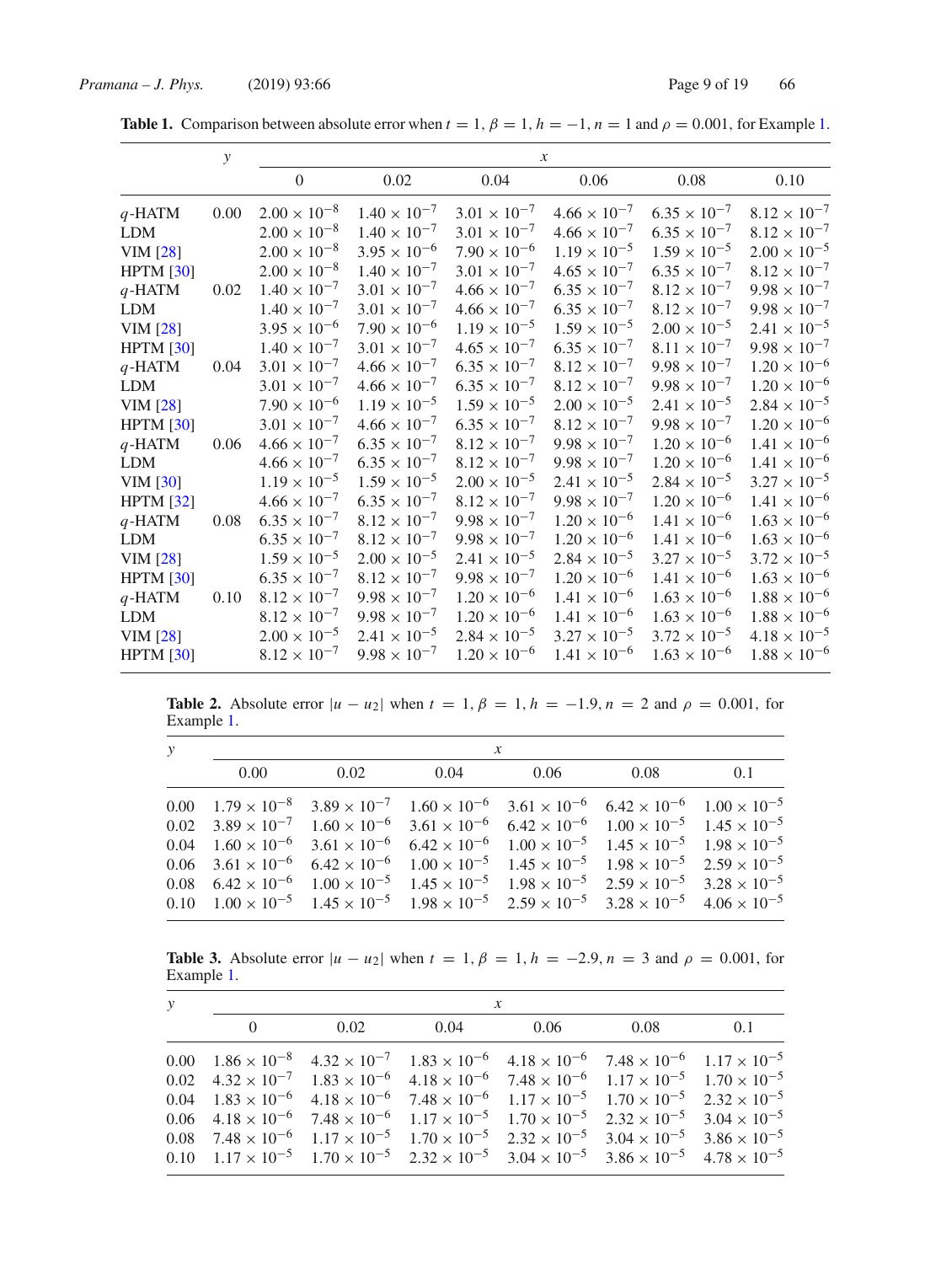Taking the Laplace transform on both sides of eq. (8), we obtain

$$
s^{\beta}L[u] - s^{\beta - 1}\frac{3}{2}\rho \sinh\left(\frac{x+y}{6}\right) + L[(u^3)_x + 2(u^3)_{xxx} + 2(u^3)_{xy}]=0
$$

or

$$
L[u] - \frac{1}{s} \frac{3}{2} \rho \sinh\left(\frac{x+y}{6}\right) + s^{\beta - 1} L[(u^3)_x + 2(u^3)_{xxx}
$$
  
+ 2(u<sup>3</sup>)<sub>xyy</sub>] = 0.

We define the nonlinear operator as

$$
N[\phi(x, t; q)] = L[\phi(x, t; q)]
$$
  
 
$$
- \left(1 - \frac{k_m}{n}\right) \frac{3}{2s} \rho \sinh\left(\frac{x + y}{6}\right)
$$
  
 
$$
+ s^{\beta - 1} L[(\phi^3)_x + 2(\phi^3)_{xxx} + 2(\phi^3)_{xyy}].
$$

The recursive formula is

$$
L[u_m(x, y, t) - k_m u_{m-1}(x, y, t)] = hR_m[u_{m-1}],
$$
\n(9)

where

$$
R_m[u_{m-1}]
$$
  
=  $L\left\{u_{m-1} - \left(1 - \frac{k_m}{n}\right) \frac{1}{s} \frac{3}{2} \rho \sinh\left(\frac{x+y}{6}\right) + s^{-\beta} L\left[\left(\sum_{i=0}^{m-1} u_i \sum_{j=0}^{m-1-i} u_j u_{m-1-i-j}\right) \right]_x + 2\left(\sum_{i=0}^{m-1} u_i \sum_{j=0}^{m-1-i} u_j u_{m-1-i-j}\right)_{xxx} + 2\left(\sum_{i=0}^{m-1} u_i \sum_{j=0}^{m-1-i} u_j u_{m-1-i-j}\right)_{xyy}\right\}.$  (10)

Applying the inverse Laplace transform of eq. (9), we obtain

$$
u_m(x, y, t) = (k_m + h)u_{m-1}
$$
  
\n
$$
-h\frac{3}{2}\rho \sinh\left(\frac{x+y}{6}\right)\left(1 - \frac{k_m}{n}\right)
$$
  
\n
$$
+ hL^{-1}\left\{s^{-\beta}L\left[\left(\sum_{i=0}^{m-1} u_i \sum_{j=0}^{m-1-i} u_j u_{m-1-i-j}\right)_x\right]\right\}
$$

66 Page 10 of 19 *Pramana – J. Phys.* (2019) 93:66

$$
+ 2\left(\sum_{i=0}^{m-1} u_i \sum_{j=0}^{m-1-i} u_j u_{m-1-i-j}\right)_{xxx}
$$
  
+2
$$
\left(\sum_{i=0}^{m-1} u_i \sum_{j=0}^{m-1-i} u_j u_{m-1-i-j}\right)_{xyy}\right].
$$

By putting  $m = 1, 2, 3, \ldots$ , we obtain

$$
u_{1}(x, y, t)
$$
\n
$$
= 3h\rho^{3} \left[\sinh^{3} \frac{1}{6}(x + y)\right] \cosh\left[\frac{1}{6}(x + y)\right]
$$
\n
$$
+ \frac{1}{8} \cosh^{3} \left[\frac{1}{6}(x + y)\right] \frac{t^{\beta}}{\Gamma(\beta + 1)},
$$
\n
$$
u_{2}(x, y, t)
$$
\n
$$
= (h + n)u_{1}
$$
\n
$$
+ hL^{-1} \left\{ s^{-\beta} L \left[ \left( \sum_{i=0}^{1} u_{i} \sum_{j=0}^{1-i} u_{j} u_{m-1-j} \right)_{x} + 2 \left( \sum_{i=0}^{1} u_{i} \sum_{j=0}^{1-i} u_{j} u_{m-1-j} \right)_{xxx} + 2 \left( \sum_{i=0}^{1} u_{i} \sum_{j=0}^{1-i} u_{j} u_{1-i-j} \right)_{xyy} \right] \right\}
$$
\n
$$
= \frac{3}{64} \rho^{5} h^{2} \sinh\left[\frac{1}{6}(x + y)\right] \left\{ 1530 \cosh^{4} \left[\frac{1}{6}(x + y)\right] - 1458 \cosh^{2} \left[\frac{1}{6}(x + y)\right] + 182 \right\} \frac{t^{2\beta}}{\Gamma(2\beta + 1)} + 3h(h + n) \rho^{3} \left\{ \sinh^{3} \left[\frac{1}{6}(x + y)\right] \right\}
$$
\n
$$
\times \cosh\left[\frac{1}{6}(x + y)\right] + \frac{1}{8} \cosh^{3} \left[\frac{1}{6}(x + y)\right] \frac{t^{\beta}}{\Gamma(\beta + 1)},
$$
\n
$$
u_{3}(x, y, t) = (h + n)u_{2}
$$
\n
$$
+ hL^{-1} \left\{ s^{-\beta} L \left[ \left( \sum_{i=0}^{2} u_{i} \sum_{j=0}^{2-i} u_{j} u_{m-1-i-j} \right)_{x} + hL^{-1} \left\{ s^{-\beta} L \left[ \left( \sum_{i=0}^{2} u_{i} \sum_{j=0}^{2-i} u_{j} u_{m-1-j} - i \right)_{x} + hL^{-1} \
$$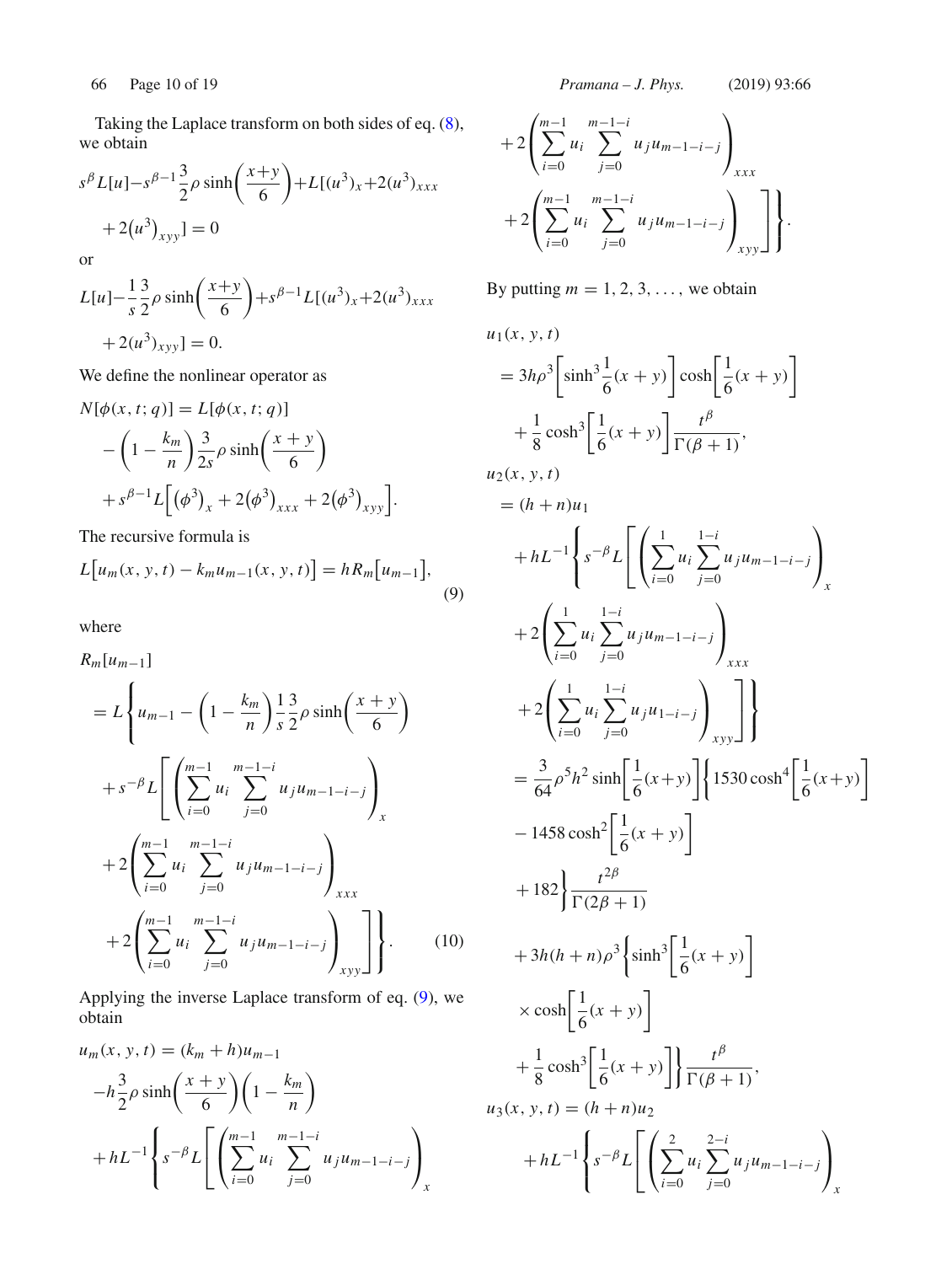+2
$$
\left(\sum_{i=0}^{2} u_{i} \sum_{j=0}^{2-i} u_{j} u_{m-1-i-j}\right)_{xxx}
$$
  
\n+2 $\left(\sum_{i=0}^{2} u_{i} \sum_{j=0}^{2-i} u_{j} u_{1-i-j}\right)_{x,y} \Bigg]$   
\n=  $\frac{27}{1536} \rho^{7} h^{3} \frac{t^{3\beta}}{\Gamma(3\beta + 1)} \left\{ 3060 \cosh^{7} \left[\frac{1}{6}(x + y)\right] + 79560 \cosh^{5} \left[\frac{1}{6}(x + y)\right] \sinh^{4} \left[\frac{1}{6}(x + y)\right] + 112200 \cosh^{3} \left[\frac{1}{6}(x + y)\right] \sinh^{4} \left[\frac{1}{6}(x + y)\right] + 12240 \cosh^{3} \left[\frac{1}{6}(x + y)\right] \sinh^{6} \left[\frac{1}{6}(x + y)\right] - 30132 \cosh^{3} \left[\frac{1}{6}(x + y)\right] \sinh^{6} \left[\frac{1}{6}(x + y)\right] - 49572 \cosh^{3} \left[\frac{1}{6}(x + y)\right] \sinh^{2} \left[\frac{1}{6}(x + y)\right] - 2916 \cosh^{5} \left[\frac{1}{6}(x + y)\right] \sinh^{2} \left[\frac{1}{6}(x + y)\right] + 2915 \cosh^{5} \left[\frac{1}{6}(x + y)\right] + 364 \cosh^{3} \left[\frac{1}{6}(x + y)\right] + \frac{27}{12} \rho^{5} h^{3} \frac{\Gamma(2\beta + 1)t^{3\beta}}{\Gamma(3\beta + 1)(\Gamma(\beta + 1))^{2}} + \frac{490}{12} \cosh^{5} \left[\frac{1}{6}(x + y)\right] \sinh^{4} \left[\frac{1}{6}(x + y)\right] + \frac{490}{3} \cosh^{3} \left[\frac{1}{6}(x + y)\right] \sinh^{6} \left[\frac{1}{6}(x + y)\right] + \frac{84}{3} \cosh^{5} \left[\frac{1}{6}(x + y)\right] \sinh^{8} \left[\frac{1}{6}(x + y)\right] + \frac{84}{64} \cosh^{5} \left[\frac{1}{6$ 

$$
+\frac{67}{3}\cosh^5\left[\frac{1}{6}(x+y)\right]\sinh^3\left[\frac{1}{6}(x+y)\right]
$$
  
+
$$
\frac{67}{3}\cosh^3\left[\frac{1}{6}(x+y)\right]\sinh^5\left[\frac{1}{6}(x+y)\right]
$$
  
+
$$
2\cosh\left[\frac{1}{6}(x+y)\right]\sinh^7\left[\frac{1}{6}(x+y)\right]
$$
  
+
$$
\frac{27}{24}\rho^5h^2(h+n)\frac{t^{2\beta}}{\Gamma(2\beta+1)}
$$
  

$$
\times\left\{20\sinh^2\left[\frac{1}{6}(x+y)\right]\cosh^4\left[\frac{1}{6}(x+y)\right]
$$
  
+
$$
\frac{185}{3}\cosh^2\left[\frac{1}{6}(x+y)\right]\sinh^4\left[\frac{1}{6}(x+y)\right]
$$
  
+
$$
\frac{25}{3}\sinh^6\left[\frac{1}{6}(x+y)\right]\sinh^6\left[\frac{1}{6}(x+y)\right]
$$
  
+
$$
\frac{62}{8}\cosh^4\left[\frac{1}{6}(x+y)\right]\sinh^3\left[\frac{1}{6}(x+y)\right]
$$
  
+
$$
\frac{34}{8}\cosh^2\left[\frac{1}{6}(x+y)\right]\sinh^3\left[\frac{1}{6}(x+y)\right]
$$
  
+
$$
\frac{2}{8}\sinh^5\left[\frac{1}{6}(x+y)\right]\left\{1530\cosh^4\left[\frac{1}{6}(x+y)\right]
$$
  
-
$$
1458\cosh^2\left[\frac{1}{6}(x+y)\right]+182\right\}\frac{t^{2\beta}}{\Gamma(2\beta+1)}
$$
  
+
$$
3h(h+n)^2\rho^3\left\{\sinh^3\left[\frac{1}{6}(x+y)\right]
$$
  

$$
\times \cosh\left[\frac{1}{6}(x+y)\right]
$$
  
+
$$
\frac{1}{8}\cosh^3\left[\frac{1}{6}(x+y)\right]
$$
  
+
$$
\frac{1}{8}\cosh^3\left[\frac{1}{6}(x+y)\right]
$$

Proceeding in the same manner, the rest of the components of the *q*-HATM solution can be obtained. Thus, the solution  $u(x, y, t)$  of eq. (8) is given as

$$
u(x, y, t) = \sum_{k=0}^{\infty} u_k \left(\frac{1}{n}\right)^k.
$$

In a particular case, when we use  $n = 1$  and  $h = -1$ , we obtain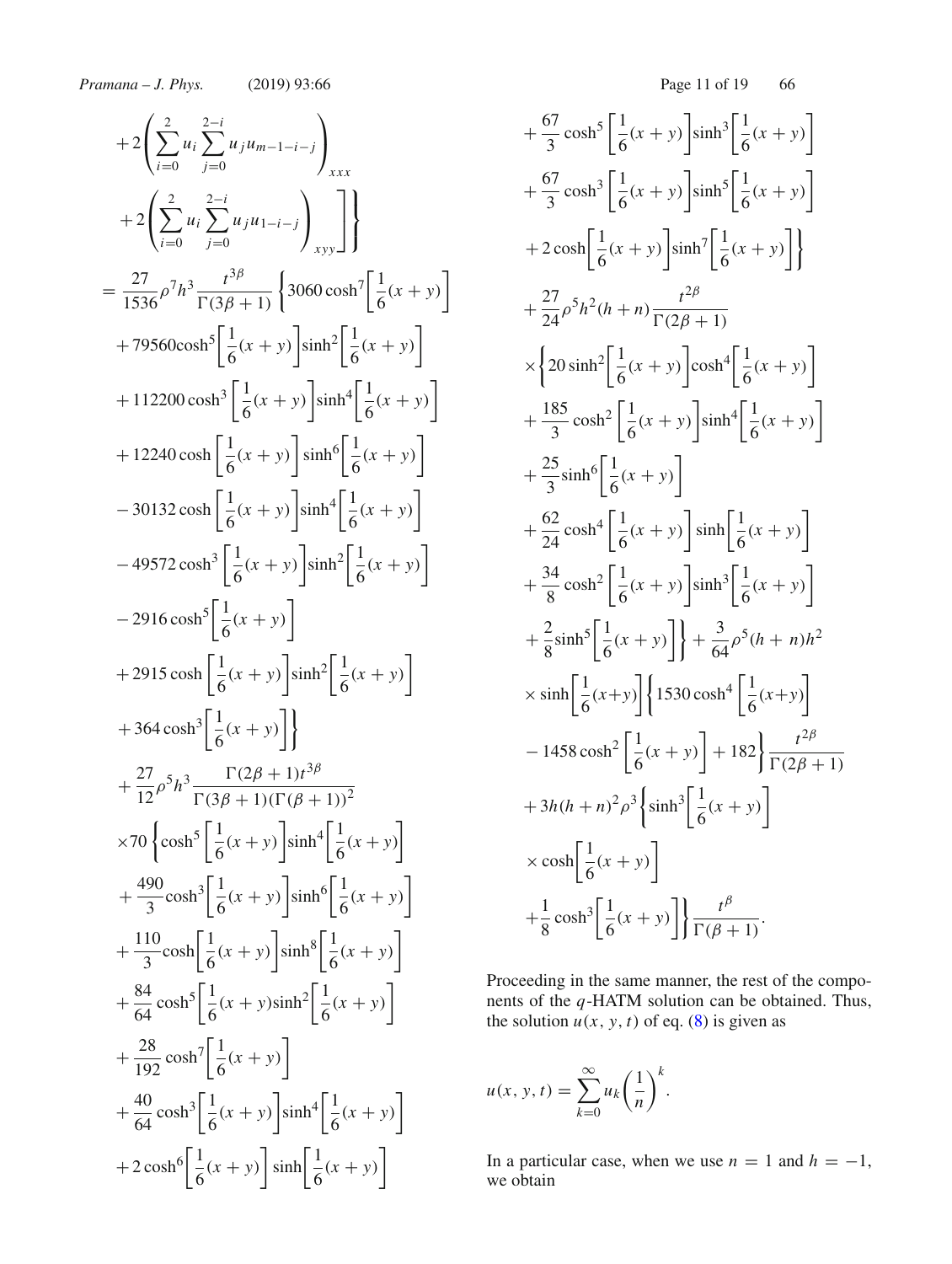

**Figure 10.** The surface shows exact solution when  $t = 0.5$ ,  $n = 1, h = -1$  and  $\rho = 0.001$ , for Example 2.



**Figure 11.** The surface shows  $q$ -HATM solution when  $t =$ 0.5,  $n = 1$ ,  $h = -1$ ,  $\rho = 0.001$  and  $\beta = 1$ , for Example 2.

$$
u(x, y, t) = \frac{3}{2}\rho \sinh\left(\frac{x+y-\rho t}{6}\right),
$$

which is the exact solution to eq. (8) for  $\beta = 1$ .

Figure 10 shows the exact solution and figure 11 depicts the third-order approximate *q*-HATM solution. It can be seen from figures 10 and 11 that the solution obtained by *q*-HATM is nearly identical with the exact solution. Figure 12 depicts the approximate solution when  $\beta = 0.7$ ,  $h = -1$ ,  $t = 0.5$  and



**Figure 12.** The surface shows  $q$ -HATM solution when  $t =$ 0.5,  $n = 1$ ,  $h = -1$ ,  $\rho = 0.001$  and  $\beta = 0.7$ , for Example 2.



**Figure 13.** The surface shows  $q$ -HATM solution when  $t =$ 0.5,  $n = 1$ ,  $h = -1$ ,  $\rho = 0.001$  and  $\beta = 0.9$ , for Example 2.

 $\rho = 0.001$ . Figure 13 represents the approximate solution when  $c = 0.9$ ,  $h = -1$ ,  $t = 0.5$  and  $\rho = 0.001$ . Figure 14 shows the absolute error when  $\beta = 1$ ,  $h = -1$ ,  $t = 0.5$ ,  $\rho = 0.001$  and  $n = 1$ . Figure 15 represents the *q*-HATM solution for different values of  $\beta$ . Figure 16 presents the asymptotic *n*-curve for different values of β and figures 17 and 18 represent the *h*-curve for different values of  $\beta$  and  $n$  for Example 2. The horizontal straight line in figures 17 and 18 shows the range of convergence. It is seen from figures 17 and 18 that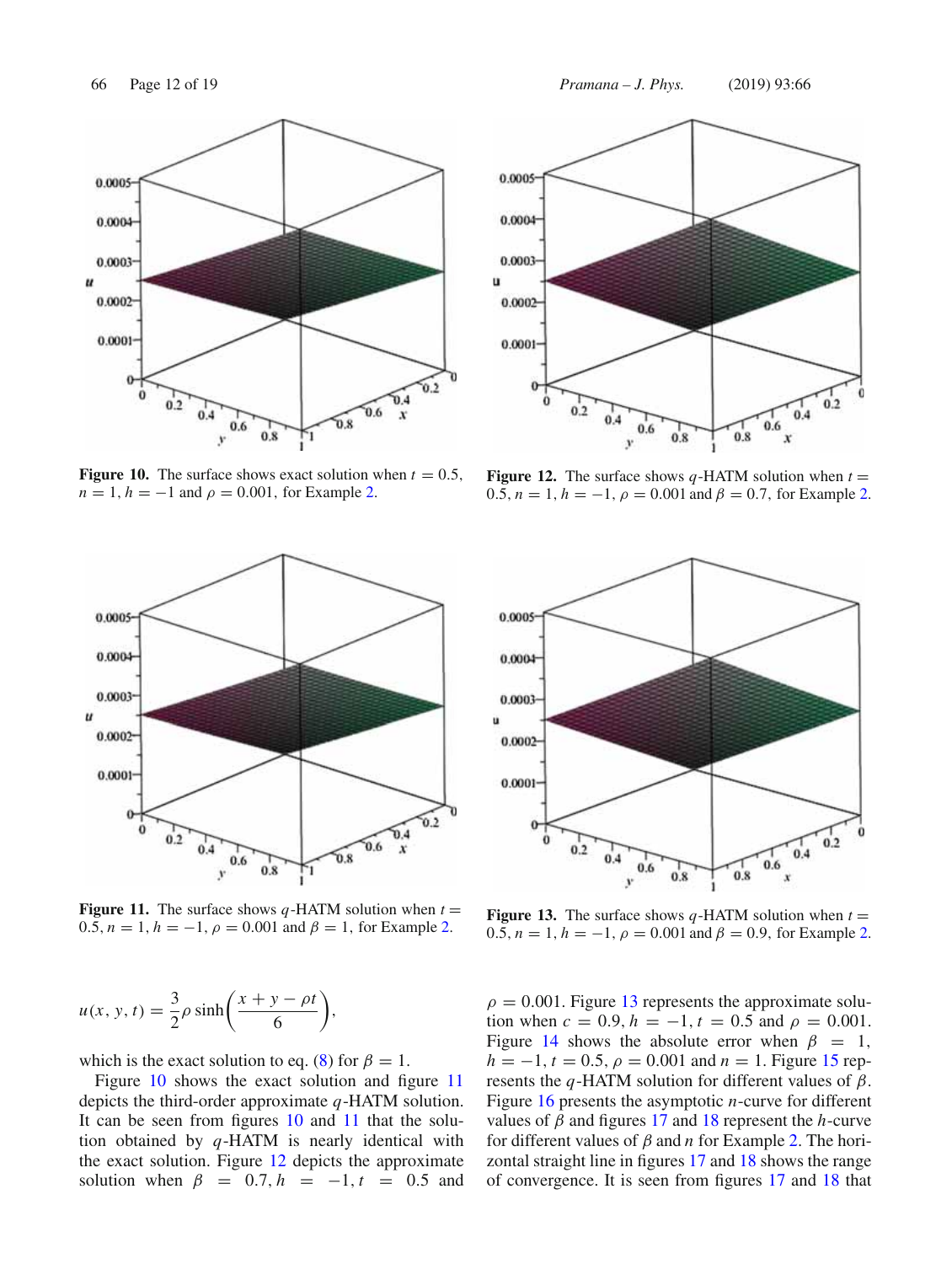*Pramana – J. Phys.* (2019) 93:66 Page 13 of 19 66



**Figure 14.** The surface shows  $|u_{\text{ex}} - u_q$ -HATM| when  $t = 0.5, n = 1, h = -1, \rho = 0.001$  and  $\beta = 1$ , for Example 2.



**Figure 15.** Plot of *q*-HATM solution for different values of  $β$  at  $x = 0.1$ ,  $y = 0.1$ ,  $h = -1$  and  $n = 1$ , for Example 2.

as the value of  $\beta$  increases, the range of convergence increases and the value of *n* increases, then the range of convergence also increases. Here the third-order approximation  $u_3(x, y, t)$  is used to depict figures 15– 18 and the second-order approximation  $u_2(x, y, t)$  is used to evaluate tables 4–8. The approximate solution and efficiency of *q*-HATM can be enhanced by computing higher-order approximations. Table 4



**Figure 16.** Plot of *n*-curve of *q*-HATM solution for different values of  $\beta$  at  $t = 0.5$ ,  $x = 0.1$ ,  $y = 0.1$  and  $h = -1$ , for Example 2.



**Figure 17.** *h*-curve of *q*-HATM solution for different values of  $\beta$  at  $t = 0.5$ ,  $x = 0.1$ ,  $y = 0.1$  and  $n = 1$ , for Example 2.

represents the comparison of the absolute error of different methods. Tables 5–8 show the absolute error between the exact solution and the approximate solution for different values of *h* and *n*.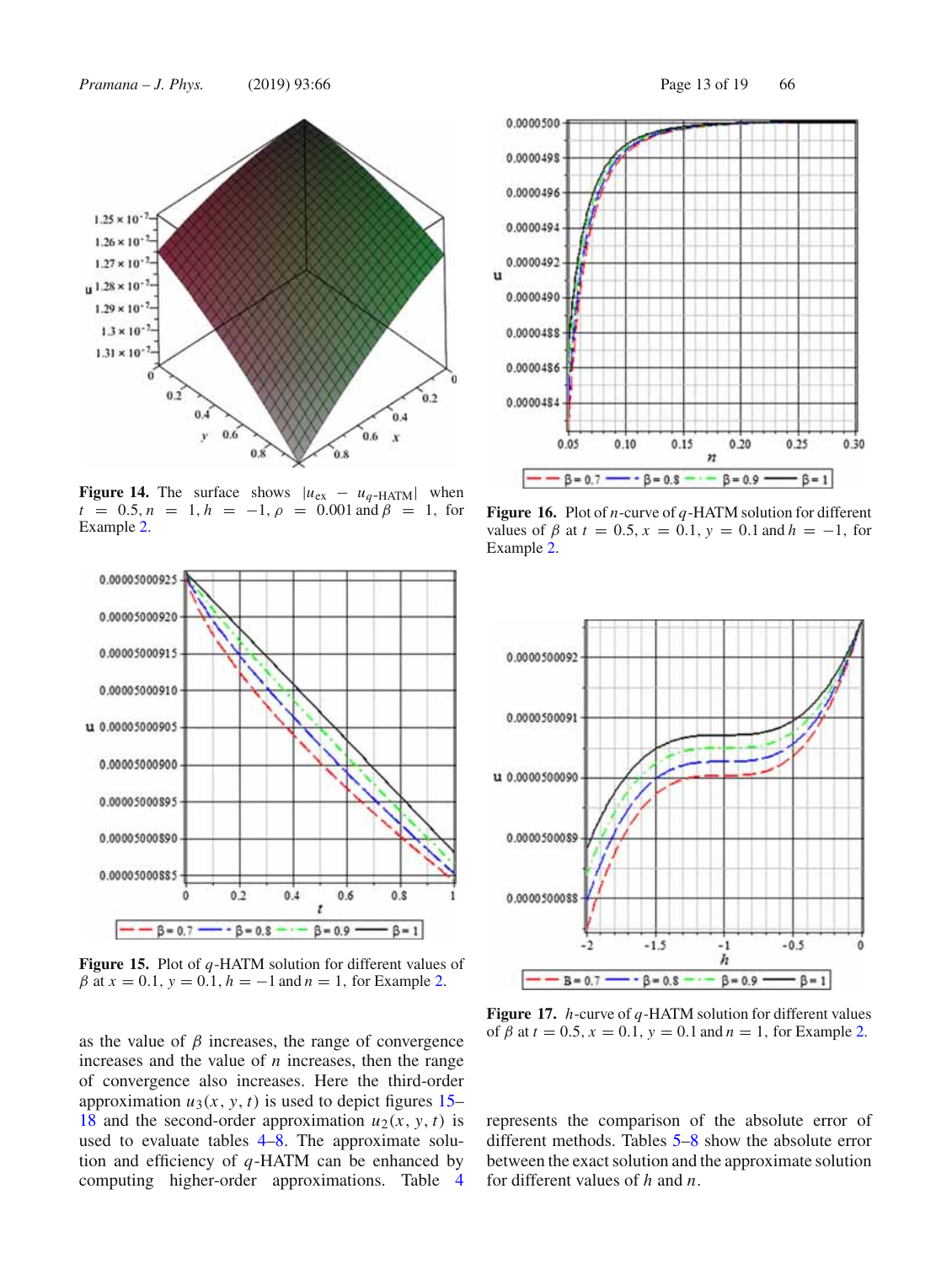

**Figure 18.** *h*-curve of *q*-HATM solution for different values of *n* at  $t = 0.5$ ,  $x = 0.1$ ,  $y = 0.1$  and  $\beta = 1$ , for Example 2.

### **6. Basic idea of the Laplace decomposition method**

In this section, we present the basic theory and solution procedure of the Laplace decomposition method. We take a general fractional nonlinear non-homogeneous partial differential equation of the form [51–54]

$$
D_t^{\alpha}u(x,t) + Ru(x,t) + Nu(x,t) = g(x,t),
$$
  
\n
$$
n - 1 < \alpha \le n,
$$
\n
$$
(11)
$$

where  $D_t^{\alpha} u(x, t)$  represents the fractional derivative of the function  $u(x, t)$  in terms of Caputo, *R* indicates the linear differential operator, *N* represents the general nonlinear differential operator and  $g(x, t)$  is the source term.

By applying the Laplace transform operator on both sides of eq.  $(11)$ , we get

$$
L[D_t^{\alpha}u(x, t)] + L[Ru(x, t)] + L[Nu(x, t)]
$$
  
= L[g(x, t)].

On using the differentiation property of the Laplace transform, it yields

$$
s^{\alpha}L[u] - \sum_{k=0}^{n-1} s^{\alpha-k-1}u^{(k)}(x,0) + L[Ru] + L[Nu]
$$
  
=  $L[g(x,t)].$ 

On simplification, the above equation reduces to

$$
L[u(x, t)] - \frac{1}{s^{\alpha}} \sum_{k=0}^{n-1} s^{\alpha - k - 1} u^{(k)}(x, 0)
$$
  
+ 
$$
\frac{1}{s^{\alpha}} (L[Ru(x, t)] + L[Nu(x, t)] - L[g(x, t)]) = 0.
$$

Operating inverse Laplace transform, we get

$$
u(x, t) = G(x, t) - L^{-1} \big( s^{-\alpha} (L[Ru(x, t)] + L[Nu(x, t)] \big), \tag{12}
$$

where  $G(x, t)$  represents the term arising from the source term under the prescribed initial condition.

Next, we decompose the unknown function  $u(x, t)$ into the sum of an infinite number of components given by the series

$$
u(x,t) = \sum_{n=0}^{\infty} u_n(x,t)
$$
 (13)

and the nonlinear term can be decomposed as

$$
Nu(x,t) = \sum_{n=0}^{\infty} A_n,
$$
\n(14)

where  $A_n$  is the Adomain polynomial, given by

$$
A_n = \frac{1}{(n+1)} \left[ \frac{d^n}{d\lambda^n} \left[ N \sum_{i=0}^{\infty} \lambda^i u_i(x, t) \right]_{\lambda=0} \right],
$$

where  $n = 0, 1, 2, 3, \ldots$ .

After substituting the decomposition series (13) and  $(14)$  into eq.  $(12)$ , we get

$$
\sum_{n=0}^{\infty} u_n(x, t)
$$
  
=  $G(x, t) - L^{-1} \left( s^{-\alpha} \left( L \left[ R \sum_{n=0}^{\infty} u_n(x, t) \right] + L \left[ \sum_{n=0}^{\infty} A_n \right] \right) \right).$  (15)

Equating the term on both sides of the above equation, we get the following relation:

$$
u_0(x, t) = G(x, t),
$$
  
\n
$$
u_{n+1}(x, t) = L^{-1}(s^{-\alpha}(L[Ru_n(x, t)] + L[A_n])).
$$

*Example* 1*.* In the present model, we study the nonlinear time-FZK  $(2, 2, 2)$  equation  $[40]$  as

$$
D_t^{\beta} u + (u^2)_x + \frac{1}{8}(u^2)_{xxx} + \frac{1}{8}(u^2)_{xyy} = 0
$$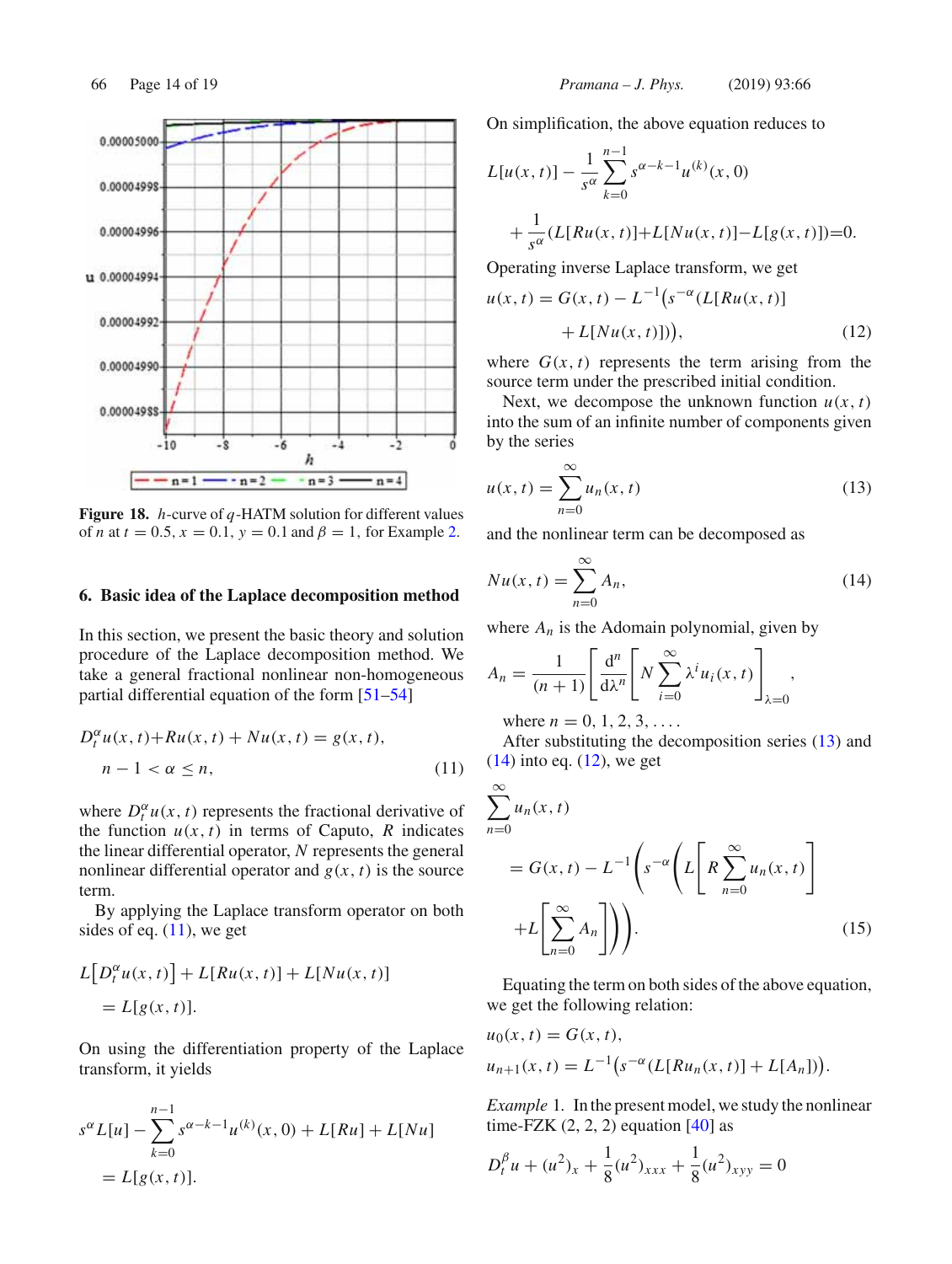**Table 4.** Absolute error when  $t = 1$ ,  $\beta = 1$ ,  $h = -1$ ,  $n = 1$  and  $\rho = 0.001$ , for Example 2.

|                  | $\mathcal{Y}$ | $\boldsymbol{x}$     |                      |                      |                      |                      |                      |
|------------------|---------------|----------------------|----------------------|----------------------|----------------------|----------------------|----------------------|
|                  |               | $\overline{0}$       | 0.02                 | 0.04                 | 0.06                 | 0.08                 | 0.10                 |
| $q$ -HATM        | 0.00          | $2.5 \times 10^{-7}$ | $2.5 \times 10^{-7}$ | $2.5 \times 10^{-7}$ | $2.5 \times 10^{-7}$ | $2.5 \times 10^{-7}$ | $2.5 \times 10^{-7}$ |
| <b>LDM</b>       |               | $2.5 \times 10^{-7}$ | $2.5 \times 10^{-7}$ | $2.5 \times 10^{-7}$ | $2.5 \times 10^{-7}$ | $2.5 \times 10^{-7}$ | $2.5 \times 10^{-7}$ |
| <b>VIM</b> [28]  |               | $2.5 \times 10^{-7}$ | $2.5 \times 10^{-7}$ | $2.5 \times 10^{-7}$ | $2.5 \times 10^{-7}$ | $2.5 \times 10^{-7}$ | $2.5 \times 10^{-7}$ |
| HPTM [30]        |               | $2.5 \times 10^{-7}$ | $2.5 \times 10^{-7}$ | $2.5 \times 10^{-7}$ | $2.5 \times 10^{-7}$ | $2.5 \times 10^{-7}$ | $2.5 \times 10^{-7}$ |
| $q$ -HATM        | 0.02          | $2.5 \times 10^{-7}$ | $2.5 \times 10^{-7}$ | $2.5 \times 10^{-7}$ | $2.5 \times 10^{-7}$ | $2.5 \times 10^{-7}$ | $2.5 \times 10^{-7}$ |
| <b>LDM</b>       |               | $2.5 \times 10^{-7}$ | $2.5 \times 10^{-7}$ | $2.5 \times 10^{-7}$ | $2.5 \times 10^{-7}$ | $2.5 \times 10^{-7}$ | $2.5 \times 10^{-7}$ |
| <b>VIM</b> [28]  |               | $2.5 \times 10^{-7}$ | $2.5 \times 10^{-7}$ | $2.5 \times 10^{-7}$ | $2.5 \times 10^{-7}$ | $2.5 \times 10^{-7}$ | $2.5 \times 10^{-7}$ |
| <b>HPTM</b> [30] |               | $2.5 \times 10^{-7}$ | $2.5 \times 10^{-7}$ | $2.5 \times 10^{-7}$ | $2.5 \times 10^{-7}$ | $2.5 \times 10^{-7}$ | $2.5 \times 10^{-7}$ |
| $q$ -HATM        | 0.04          | $2.5 \times 10^{-7}$ | $2.5 \times 10^{-7}$ | $2.5 \times 10^{-7}$ | $2.5 \times 10^{-7}$ | $2.5 \times 10^{-7}$ | $2.5 \times 10^{-7}$ |
| <b>LDM</b>       |               | $2.5 \times 10^{-7}$ | $2.5 \times 10^{-7}$ | $2.5 \times 10^{-7}$ | $2.5 \times 10^{-7}$ | $2.5 \times 10^{-7}$ | $2.5 \times 10^{-7}$ |
| <b>VIM</b> [28]  |               | $2.5 \times 10^{-7}$ | $2.5 \times 10^{-7}$ | $2.5 \times 10^{-7}$ | $2.5 \times 10^{-7}$ | $2.5 \times 10^{-7}$ | $2.5 \times 10^{-7}$ |
| HPTM [30]        |               | $2.5 \times 10^{-7}$ | $2.5 \times 10^{-7}$ | $2.5 \times 10^{-7}$ | $2.5 \times 10^{-7}$ | $2.5 \times 10^{-7}$ | $2.5 \times 10^{-7}$ |
| $q$ -HATM        | 0.06          | $2.5 \times 10^{-7}$ | $2.5 \times 10^{-7}$ | $2.5 \times 10^{-7}$ | $2.5 \times 10^{-7}$ | $2.5 \times 10^{-7}$ | $2.5 \times 10^{-7}$ |
| <b>LDM</b>       |               | $2.5 \times 10^{-7}$ | $2.5 \times 10^{-7}$ | $2.5 \times 10^{-7}$ | $2.5 \times 10^{-7}$ | $2.5 \times 10^{-7}$ | $2.5 \times 10^{-7}$ |
| <b>VIM</b> [28]  |               | $2.5 \times 10^{-7}$ | $2.5 \times 10^{-7}$ | $2.5 \times 10^{-7}$ | $2.5 \times 10^{-7}$ | $2.5 \times 10^{-7}$ | $2.5 \times 10^{-7}$ |
| HPTM [30]        |               | $2.5 \times 10^{-7}$ | $2.5 \times 10^{-7}$ | $2.5 \times 10^{-7}$ | $2.5 \times 10^{-7}$ | $2.5 \times 10^{-7}$ | $2.5 \times 10^{-7}$ |
| $q$ -HATM        | 0.08          | $2.5 \times 10^{-7}$ | $2.5 \times 10^{-7}$ | $2.5 \times 10^{-7}$ | $2.5 \times 10^{-7}$ | $2.5 \times 10^{-7}$ | $2.5 \times 10^{-7}$ |
| <b>LDM</b>       |               | $2.5 \times 10^{-7}$ | $2.5 \times 10^{-7}$ | $2.5 \times 10^{-7}$ | $2.5 \times 10^{-7}$ | $2.5 \times 10^{-7}$ | $2.5 \times 10^{-7}$ |
| <b>VIM</b> [28]  |               | $2.5 \times 10^{-7}$ | $2.5 \times 10^{-7}$ | $2.5 \times 10^{-7}$ | $2.5 \times 10^{-7}$ | $2.5 \times 10^{-7}$ | $2.5 \times 10^{-7}$ |
| HPTM [30]        |               | $2.5 \times 10^{-7}$ | $2.5 \times 10^{-7}$ | $2.5 \times 10^{-7}$ | $2.5 \times 10^{-7}$ | $2.5 \times 10^{-7}$ | $2.5 \times 10^{-7}$ |
| $q$ -HATM        | 0.10          | $2.5 \times 10^{-7}$ | $2.5 \times 10^{-7}$ | $2.5 \times 10^{-7}$ | $2.5 \times 10^{-7}$ | $2.5 \times 10^{-7}$ | $2.5 \times 10^{-7}$ |
| <b>LDM</b>       |               | $2.5 \times 10^{-7}$ | $2.5 \times 10^{-7}$ | $2.5 \times 10^{-7}$ | $2.5 \times 10^{-7}$ | $2.5 \times 10^{-7}$ | $2.5 \times 10^{-7}$ |
| <b>VIM</b> [28]  |               | $2.5 \times 10^{-7}$ | $2.5 \times 10^{-7}$ | $2.5 \times 10^{-7}$ | $2.5 \times 10^{-7}$ | $2.5 \times 10^{-7}$ | $2.5 \times 10^{-7}$ |
| HPTM [30]        |               | $2.5 \times 10^{-7}$ | $2.5 \times 10^{-7}$ | $2.5 \times 10^{-7}$ | $2.5 \times 10^{-7}$ | $2.5 \times 10^{-7}$ | $2.5 \times 10^{-7}$ |

**Table 5.** Absolute error when  $t = 1$ ,  $\beta = 1$ ,  $h = -1.9$ ,  $n = 2$  and  $\rho = 0.001$ , for Example 2.

| $\mathcal{Y}$ | $\mathcal{X}$ |             |  |                                                                                                                                                                    |      |     |  |
|---------------|---------------|-------------|--|--------------------------------------------------------------------------------------------------------------------------------------------------------------------|------|-----|--|
|               | $\theta$      | $0.02$ 0.04 |  | 0.06                                                                                                                                                               | 0.08 | 0.1 |  |
|               |               |             |  | 0.00 $6.26 \times 10^{-8}$ $6.26 \times 10^{-8}$ $6.26 \times 10^{-8}$ $6.26 \times 10^{-8}$ $6.26 \times 10^{-8}$ $6.26 \times 10^{-8}$                           |      |     |  |
|               |               |             |  | $0.02 \quad 6.26 \times 10^{-8} \quad 6.26 \times 10^{-8} \quad 6.26 \times 10^{-8} \quad 6.26 \times 10^{-8} \quad 6.26 \times 10^{-8} \quad 6.26 \times 10^{-8}$ |      |     |  |
|               |               |             |  | $0.04 \quad 6.26 \times 10^{-8} \quad 6.26 \times 10^{-8} \quad 6.26 \times 10^{-8} \quad 6.26 \times 10^{-8} \quad 6.26 \times 10^{-8} \quad 6.26 \times 10^{-8}$ |      |     |  |
|               |               |             |  | $0.06 \quad 6.26 \times 10^{-8} \quad 6.26 \times 10^{-8} \quad 6.26 \times 10^{-8} \quad 6.26 \times 10^{-8} \quad 6.26 \times 10^{-8} \quad 6.26 \times 10^{-8}$ |      |     |  |
|               |               |             |  | $0.08$ $6.26 \times 10^{-8}$ $6.26 \times 10^{-8}$ $6.26 \times 10^{-8}$ $6.26 \times 10^{-8}$ $6.26 \times 10^{-8}$ $6.26 \times 10^{-8}$                         |      |     |  |
|               |               |             |  | 0.10 $6.26 \times 10^{-8}$ $6.26 \times 10^{-8}$ $6.26 \times 10^{-8}$ $6.26 \times 10^{-8}$ $6.26 \times 10^{-8}$ $6.26 \times 10^{-8}$                           |      |     |  |

**Table 6.** Absolute error when  $t = 1$ ,  $\beta = 1$ ,  $h = -2.9$ ,  $n = 3$  and  $\rho = 0.001$ , for Example 2.

| $\mathcal{Y}$ | $\mathcal{X}$ |  |  |                                                                                                                                                                    |  |  |  |  |
|---------------|---------------|--|--|--------------------------------------------------------------------------------------------------------------------------------------------------------------------|--|--|--|--|
|               |               |  |  | 0 		 0.02 		 0.04 	 0.06 	 0.08 	 0.1                                                                                                                              |  |  |  |  |
|               |               |  |  | 0.00 $2.77 \times 10^{-8}$ $2.77 \times 10^{-8}$ $2.77 \times 10^{-8}$ $2.77 \times 10^{-8}$ $2.77 \times 10^{-8}$ $2.77 \times 10^{-8}$                           |  |  |  |  |
|               |               |  |  | $0.02 \quad 2.77 \times 10^{-8} \quad 2.77 \times 10^{-8} \quad 2.77 \times 10^{-8} \quad 2.77 \times 10^{-8} \quad 2.77 \times 10^{-8} \quad 2.77 \times 10^{-8}$ |  |  |  |  |
|               |               |  |  | $0.04 \quad 2.77 \times 10^{-8} \quad 2.77 \times 10^{-8} \quad 2.77 \times 10^{-8} \quad 2.77 \times 10^{-8} \quad 2.77 \times 10^{-8} \quad 2.77 \times 10^{-8}$ |  |  |  |  |
|               |               |  |  | $0.06 \quad 2.77 \times 10^{-8} \quad 2.77 \times 10^{-8} \quad 2.77 \times 10^{-8} \quad 2.77 \times 10^{-8} \quad 2.77 \times 10^{-8} \quad 2.77 \times 10^{-8}$ |  |  |  |  |
|               |               |  |  | $0.08$ $2.77 \times 10^{-8}$ $2.77 \times 10^{-8}$ $2.77 \times 10^{-8}$ $2.77 \times 10^{-8}$ $2.77 \times 10^{-8}$ $2.77 \times 10^{-8}$                         |  |  |  |  |
|               |               |  |  | 0.10 $2.77 \times 10^{-8}$ $2.77 \times 10^{-8}$ $2.77 \times 10^{-8}$ $2.77 \times 10^{-8}$ $2.77 \times 10^{-8}$ $2.77 \times 10^{-8}$                           |  |  |  |  |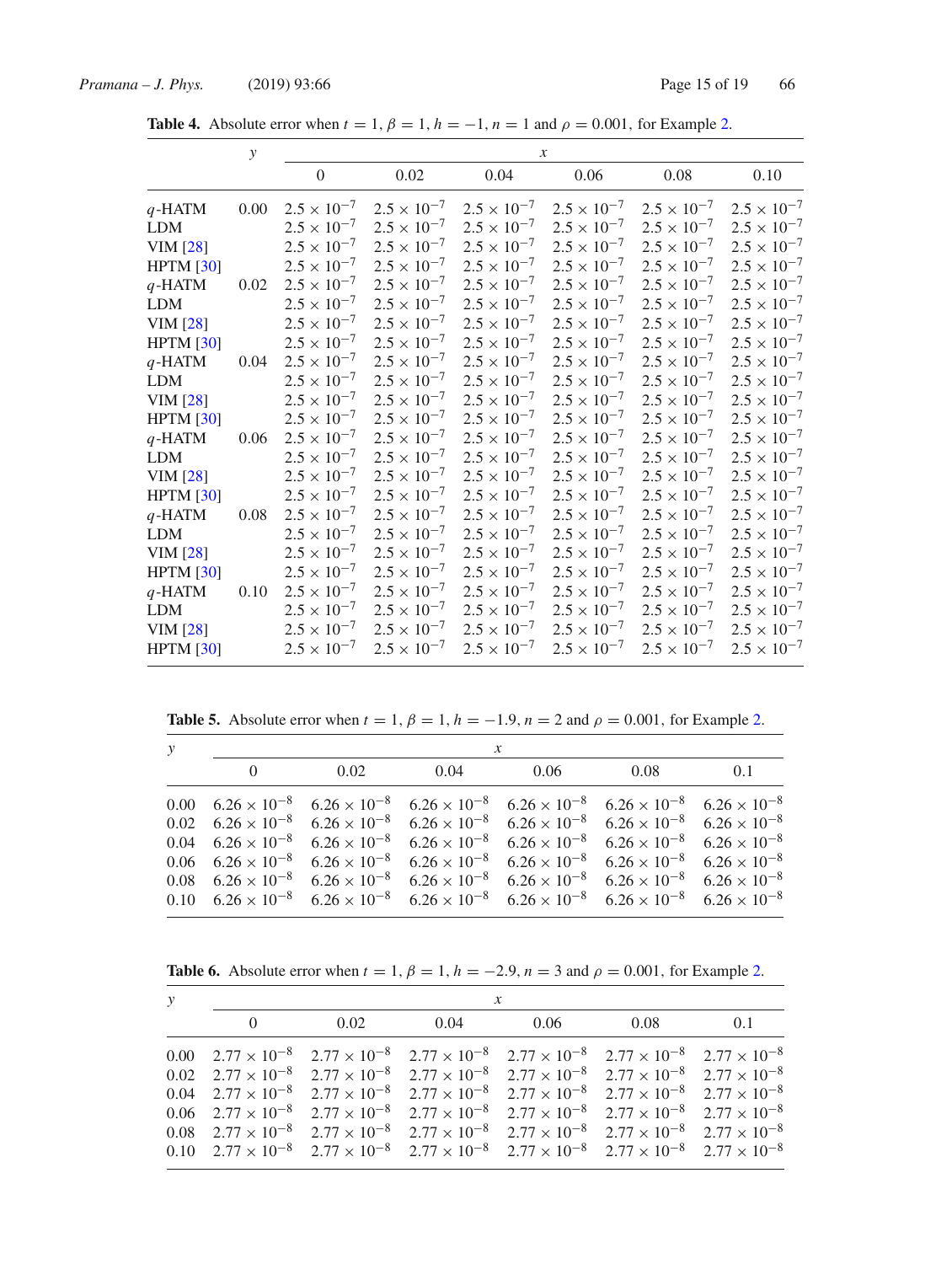**Table 7.** Absolute error when  $t = 1, \beta = 1, h = -99.9, n = 100$  and  $\rho = 0.001$ , for Example 2.

| $\mathcal{Y}$ | $\mathcal{X}$ |  |                                                                                                                                                                |  |  |     |  |
|---------------|---------------|--|----------------------------------------------------------------------------------------------------------------------------------------------------------------|--|--|-----|--|
|               | $\theta$      |  | $0.02 \t\t 0.04 \t\t 0.06 \t\t 0.08$                                                                                                                           |  |  | 0.1 |  |
|               |               |  | 0.00 $2.5 \times 10^{-11}$ $2.5 \times 10^{-11}$ $2.5 \times 10^{-11}$ $2.5 \times 10^{-11}$ $2.5 \times 10^{-11}$ $2.5 \times 10^{-11}$                       |  |  |     |  |
|               |               |  | 0.02 $2.5 \times 10^{-11}$ $2.5 \times 10^{-11}$ $2.5 \times 10^{-11}$ $2.5 \times 10^{-11}$ $2.5 \times 10^{-11}$ $2.5 \times 10^{-11}$                       |  |  |     |  |
|               |               |  | $0.04$ $2.5 \times 10^{-11}$ $2.5 \times 10^{-11}$ $2.5 \times 10^{-11}$ $2.5 \times 10^{-11}$ $2.5 \times 10^{-11}$ $2.5 \times 10^{-11}$                     |  |  |     |  |
|               |               |  | 0.06 $2.5 \times 10^{-11}$ $2.5 \times 10^{-11}$ $2.5 \times 10^{-11}$ $2.5 \times 10^{-11}$ $2.5 \times 10^{-11}$ $2.5 \times 10^{-11}$                       |  |  |     |  |
|               |               |  | $0.08$ $2.5 \times 10^{-11}$ $2.5 \times 10^{-11}$ $2.5 \times 10^{-11}$ $2.5 \times 10^{-11}$ $2.5 \times 10^{-11}$ $2.5 \times 10^{-11}$                     |  |  |     |  |
|               |               |  | 0.10 $2.5 \times 10^{-11}$ $2.5 \times 10^{-11}$ $2.5 \times 10^{-11}$ $2.5 \times 10^{-11}$ $2.5 \times 10^{-11}$ $2.5 \times 10^{-11}$ $2.5 \times 10^{-11}$ |  |  |     |  |

**Table 8.** Absolute error when  $t = 1$ ,  $\beta = 1$ ,  $h = -999.9$ ,  $n = 1000$  and  $\rho = 0.001$ , for Example 2.

| у | $\mathcal{X}$ |      |                                                                                                                                                                |      |      |     |  |
|---|---------------|------|----------------------------------------------------------------------------------------------------------------------------------------------------------------|------|------|-----|--|
|   | $\theta$      | 0.02 | 0.04                                                                                                                                                           | 0.06 | 0.08 | 0.1 |  |
|   |               |      | 0.00 $2.1 \times 10^{-13}$ $2.1 \times 10^{-13}$ $2.1 \times 10^{-13}$ $2.1 \times 10^{-13}$ $2.1 \times 10^{-13}$ $2.1 \times 10^{-13}$                       |      |      |     |  |
|   |               |      | 0.02 $2.1 \times 10^{-13}$ $2.1 \times 10^{-13}$ $2.1 \times 10^{-13}$ $2.1 \times 10^{-13}$ $2.1 \times 10^{-13}$ $2.1 \times 10^{-13}$                       |      |      |     |  |
|   |               |      | 0.04 $2.1 \times 10^{-13}$ $2.1 \times 10^{-13}$ $2.1 \times 10^{-13}$ $2.1 \times 10^{-13}$ $2.1 \times 10^{-13}$ $2.1 \times 10^{-13}$                       |      |      |     |  |
|   |               |      | 0.06 $2.1 \times 10^{-13}$ $2.1 \times 10^{-13}$ $2.1 \times 10^{-13}$ $2.1 \times 10^{-13}$ $2.1 \times 10^{-13}$ $2.1 \times 10^{-13}$                       |      |      |     |  |
|   |               |      | 0.08 $2.1 \times 10^{-13}$ $2.1 \times 10^{-13}$ $2.1 \times 10^{-13}$ $2.1 \times 10^{-13}$ $2.1 \times 10^{-13}$ $2.1 \times 10^{-13}$                       |      |      |     |  |
|   |               |      | 0.10 $2.1 \times 10^{-13}$ $2.1 \times 10^{-13}$ $2.1 \times 10^{-13}$ $2.1 \times 10^{-13}$ $2.1 \times 10^{-13}$ $2.1 \times 10^{-13}$ $2.1 \times 10^{-13}$ |      |      |     |  |

subject to the initial condition

$$
u(x, y, 0) = \frac{4}{3}\rho \sinh^{2}(x + y),
$$

where  $\rho$  is an arbitrary constant.

On applying the LDM to solve the above equations, we get the following successive approximations:

$$
u_0(x, y, t) = \frac{4}{3}\rho \sinh^2(x + y),
$$
  
\n
$$
u_1(x, y, t) = -\left[\frac{224}{9}\rho^2 \sinh^3(x + y) \cosh(x + y) + \frac{32}{3}\rho^2 \sinh(x + y) \cosh^3(x + y)\right] \frac{t^{\beta}}{\Gamma(\beta + 1)},
$$
  
\n
$$
u_2(x, y, t)
$$

$$
= \frac{64}{27} \rho^3 [2400 \cosh^6(x+y) -4160 \cosh^4(x+y) +1936 \cosh^2(x+y) -158] \frac{t^{2\beta}}{\Gamma(2\beta+1)},
$$

 $u_3(x, y, t)$  $=-\rho^4 \frac{256}{9}$  $\left\{403200\sinh^3(x+y)\right\}$  $\times$  cosh<sup>5</sup> $(x + y)$  $+ 144000 \sinh^{5}(x + y) \cosh^{3}(x + y)$  $+ 105600 \sinh(x + y) \cosh^{7}(x + y)$  $-49920 \sinh^{5}(x+y) \cosh(x+y)$  $-133120 \sinh(x + y) \cosh^{5}(x + y)$  $-316160 \sinh^3(x+y) \cosh^3(x+y)$  $+ 38716 \sinh^3(x + y) \cosh(x + y)$  $+ 38716 \sinh(x + y) \cosh^{3}(x + y)$  $-1264 \sinh(x + y) \cosh(x + y)$ } *t*3<sup>β</sup>  $\Gamma(3\beta + 1)$  $-\rho^4 \left\{ \frac{50176}{81} [30 \sinh^3(x+y) \cosh^5(x+y) \right\}$  $+ 84 \sinh^{5}(x + y) \cosh^{3}(x + y)$  $+ 22 \sinh^{7}(x + y) \cosh(x + y)$  $^{+}$  $\frac{1024}{9}$ [22 sinh(*x* + *y*) cosh<sup>7</sup>(*x* + *y*)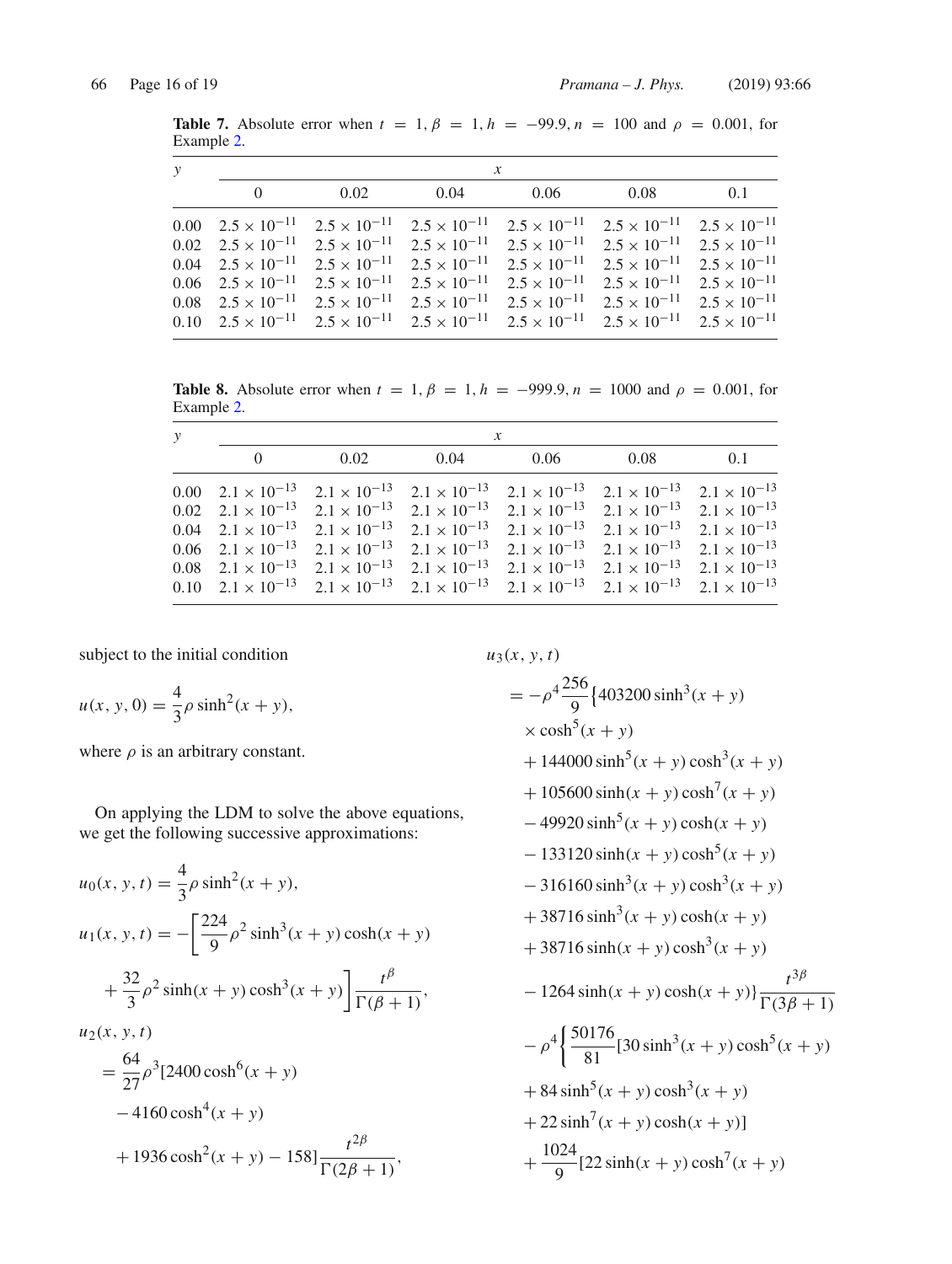

**Figure 19.** Comparison of exact, *q*-HATM and LDM solutions when  $t = 0.5$ ,  $n = 1$ ,  $h = -1$ ,  $y = 0$ ,  $\rho = 0.001$ and  $\beta = 1$ , for Example 1.

+ 84 sinh<sup>3</sup>(x + y) cosh<sup>5</sup>(x + y)  
+ 20 sinh<sup>5</sup>(x + y) cosh<sup>3</sup>(x + y)]  
+ 
$$
\frac{14336}{27}
$$
 [6 sinh(x + y) cosh<sup>7</sup>(x + y)  
+ 6 sinh<sup>7</sup>(x + y) cosh(x + y)  
+ 52 sinh<sup>5</sup>(x + y) cosh<sup>3</sup>(x + y)  
+ 52 sinh<sup>3</sup>(x + y) cosh<sup>5</sup>(x + y)]  
+  $\frac{\Gamma(2\beta + 1)t^{3\beta}}{(\Gamma(\beta + 1))^2 \Gamma(3\beta + 1)}$ .

In the same manner, the rest of the components of the LDM solution can be obtained. We observed that the LDM solution can be obtained as a special case of the *q*-HATM solution just by putting  $h = -1$  and  $n = -1$ (see figure 19).

*Example* 2*.* In the present model, we study the nonlinear time-FZK  $(3, 3, 3)$  equation  $[40]$  as

$$
D_t^{\beta} u + (u^3)_x + 2(u^3)_{xxx} + 2(u^3)_{xyy} = 0, \quad 0 < \beta \le 1
$$

subject to the initial condition

$$
u(x, y, 0) = \frac{3}{2}\rho \sinh\left(\frac{1}{6}(x+y)\right),
$$

where  $\rho$  is an arbitrary constant.



solutions when  $t = 0.5$ ,  $n = 1$ ,  $h = -1$ ,  $y = 0$ ,  $\rho = 0.001$ and  $\beta = 1$ , for Example 2.

ó

 $\dot{x}$ 

q-HATM

10

LDM

 $\blacksquare$ 

 $20$ 

**Figure 20.** Comparison of exact, *q*-HATM and LDM

 $-10$ 

 $\blacksquare$  Exact  $\blacksquare$ 

Applying the LDM to solve the above equations, we get the following successive approximations:

$$
u_0(x, y, t)
$$
  
\n
$$
= \frac{3}{2}\rho \sinh\left[\frac{1}{6}(x+y)\right],
$$
  
\n
$$
u_1(x, y, t)
$$
  
\n
$$
= -3\rho^3 \left[\sinh^3 \frac{1}{6}(x+y)\right] \cosh\left[\frac{1}{6}(x+y)\right]
$$
  
\n
$$
+ \frac{1}{8}\cosh^3\left[\frac{1}{6}(x+y)\right] \frac{t^\beta}{\Gamma(\beta+1)},
$$
  
\n
$$
u_2(x, y, t)
$$
  
\n
$$
= \frac{3}{64}\rho^5 \sinh\left[\frac{1}{6}(x+y)\right] \left\{1530 \cosh^4\left[\frac{1}{6}(x+y)\right]\right\}
$$

 $u_3(x, y, t)$ 

 $\overline{u}$ 

 $00 -$ 

 $\dot{20}$ 

 $-1458 \cosh^2 \left[ \frac{1}{6} \right]$ 

$$
= -\frac{27}{1536} \rho^7 \left\{ 3060 \cosh^7 \left[ \frac{1}{6} (x+y) \right] + 79560 \cosh^5 \left[ \frac{1}{6} (x+y) \right] \right\}
$$
  
 
$$
\times \sinh^2 \left[ \frac{1}{6} (x+y) \right] + 112200 \cosh^3 \left[ \frac{1}{6} (x+y) \right]
$$

 $\frac{1}{6}(x+y) + 182$   $\left[\frac{t^{2\beta}}{\Gamma(2\beta+1)},\right]$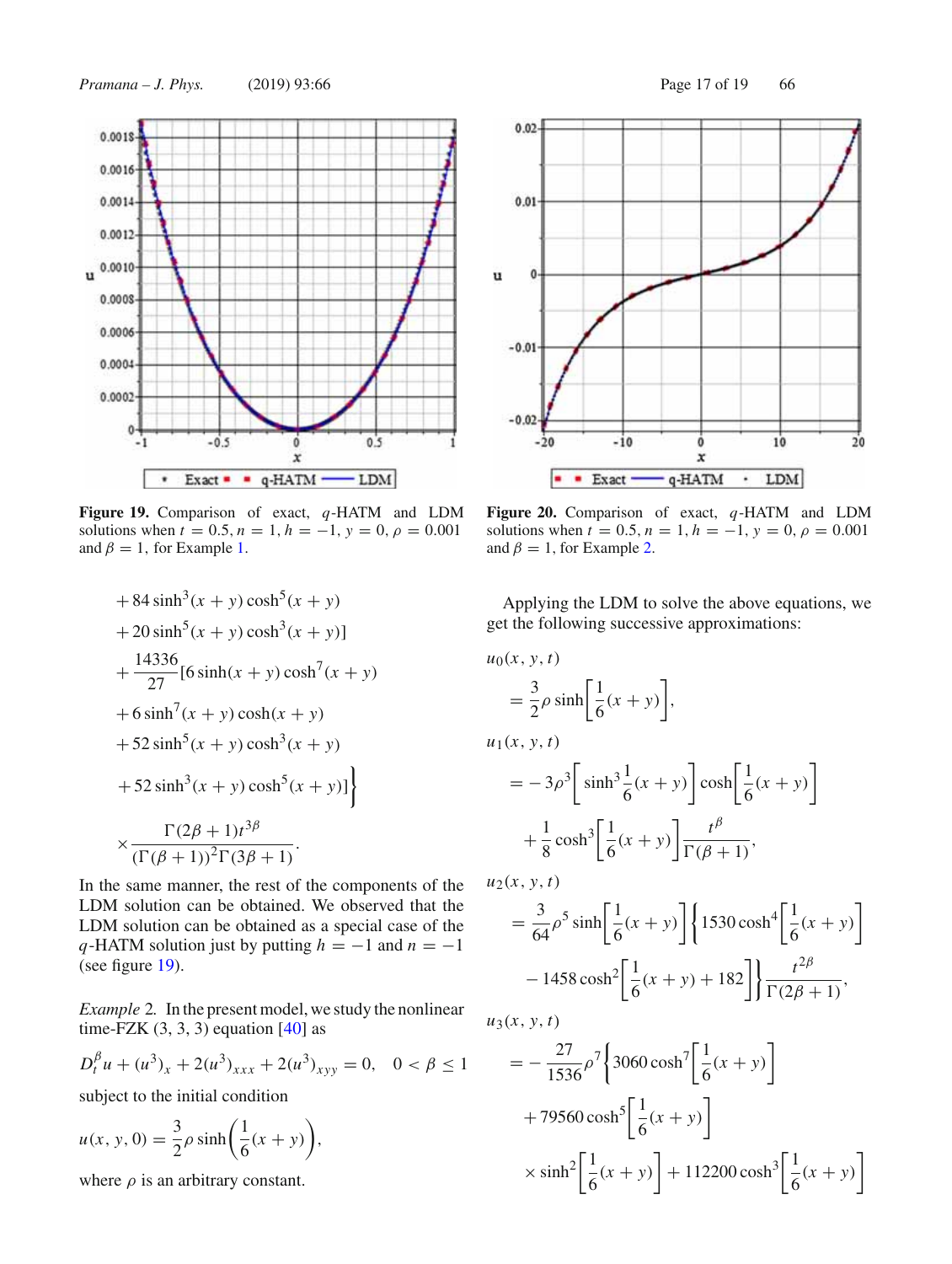$$
\begin{aligned}\n&\times \sinh^4 \left[\frac{1}{6}(x+y)\right] \\
&+ 12240 \cosh \left[\frac{1}{6}(x+y)\right] \sinh^6 \left[\frac{1}{6}(x+y)\right] \\
&- 30132 \cosh \left[\frac{1}{6}(x+y)\right] \sinh^4 \left[\frac{1}{6}(x+y)\right] \\
&- 49572 \cosh^3 \left[\frac{1}{6}(x+y)\right] \sinh^2 \left[\frac{1}{6}(x+y)\right] \\
&+ 2915 \cosh \left[\frac{1}{6}(x+y)\right] \sinh^2 \left[\frac{1}{6}(x+y)\right] \\
&+ 2915 \cosh \left[\frac{1}{6}(x+y)\right] \sinh^2 \left[\frac{1}{6}(x+y)\right] \\
&+ 364 \cosh^3 \left[\frac{1}{6}(x+y)\right] \sinh^4 \left[\frac{1}{6}(x+y)\right] \\
&+ \frac{27}{12} \rho^5 \left\{70 \cosh^5 \left[\frac{1}{6}(x+y)\right] \sinh^6 \left[\frac{1}{6}(x+y)\right] \\
&+ \frac{490}{3} \cosh^3 \left[\frac{1}{6}(x+y)\right] \sinh^8 \left[\frac{1}{6}(x+y)\right] \\
&+ \frac{84}{3} \cosh^5 \left[\frac{1}{6}(x+y)\right] \sinh^8 \left[\frac{1}{6}(x+y)\right] \\
&+ \frac{84}{192} \cosh^7 \left[\frac{1}{6}(x+y)\right] \sinh^2 \left[\frac{1}{6}(x+y)\right] \\
&+ 2 \cosh^6 \left[\frac{1}{6}(x+y)\right] \sinh^4 \left[\frac{1}{6}(x+y)\right] \\
&+ 2 \cosh^6 \left[\frac{1}{6}(x+y)\right] \sinh^3 \left[\frac{1}{6}(x+y)\right] \\
&+ \frac{67}{3} \cosh^5 \left[\frac{1}{6}(x+y)\right] \sinh^3 \left[\frac{1}{6}(x+y)\right] \\
&+ 2 \cosh^6 \left[\frac{1}{6}(x+y)\right] \sinh^7 \left[\frac{1}{6}(x+y)\right] \\
&+ 2 \cosh^6 \left[\frac{1}{6}(x+y)\right] \sinh^7 \left[\frac{1}{6}(x+y)\right] \\
&+ 2 \cosh^6 \left[\frac{1}{6}(x+y)\right] \sinh^7 \left
$$

In the same manner, the rest of the components of the LDM solution can be obtained. We observed that the LDM solution can be obtained as a special case of *q*-HATM solution just by putting  $h = -1$  and  $n = -1$ (see figure 20).

## **7. Conclusions**

In this paper, we implemented *q*-HATM and LDM to find the solution of nonlinear time-FZK equations. We obtained the solution of nonlinear models in the form of a convergent series by *q*-HATM without any type of conventions. If we take  $n = 1$  and  $h = -1$  in the *q*-HATM solution, we have the solution as obtained by using LDM, HPM and VIM. So LDM, HPM and VIM are special cases of *q*-HATM under these conditions. The fact that the *q*-HATM solves nonlinear models without using Adomian's polynomials is a clear advantage of this technique over the decomposition method. Hence, we conclude that the present scheme is reliable and powerful in finding numerical solutions for wide classes of nonlinear fractional partial differential equations.

#### **Acknowledgements**

The authors are thankful to the anonymous reviewers and editors for their valuable comments and suggestions to improve the quality of this paper.

#### **References**

- [1] J H He, *Commun. Nonlinear Sci. Numer. Simul.* **2**, 235 (1997)
- [2] J H He, *Commun. Nonlinear Sci. Numer. Simul.* **3**, 92 (1998)
- [3] A Prakash, M Kumar and K K Sharma, *Appl. Math. Comput.* **260**, 314 (2015)
- [4] A Prakash and M Kumar, *J. Appl. Anal. Comput.* **6**(**3**), 738 (2016)
- [5] A Prakash and M Kumar, *Open Phys.* **14**, 177 (2016)
- [6] A Yildirim, *Int. J. Nonlinear Sci. Numer. Simul.* **10**(**4**), 445 (2009)
- [7] A Yildirim, *J. King Saud Univ. (Sci.)* **22**, 257 (2010)
- [8] S J Liao, *Appl. Math. Comput.* **147**, 499 (2004)
- [9] S Kumar, H Kocak and A Yildirim, *Z. Naturforsch. A* **67**, 389 (2012)
- [10] S Kumar, A Yildirim, Y Khan and L Wei, *Sci. Iran B* **19**(**4**), 1117 (2012)
- [11] D Kumar, J Singh and D Baleanu, *J. Comput. Nonlinear Dyn.* **11**(**6**), 061004 (2016)
- [12] A Prakash, M Kumar and D Baleanu, *Appl. Math. Comput.* **334**, 30 (2018)
- [13] H M Baskonus and H Bulut, *Open Math.* **13**(**1**), 547 (2015)
- [14] D G Prakasha, P Veeresha and H M Baskonus, *Fractal Fract.* **3**(**9**), 1 (2019)